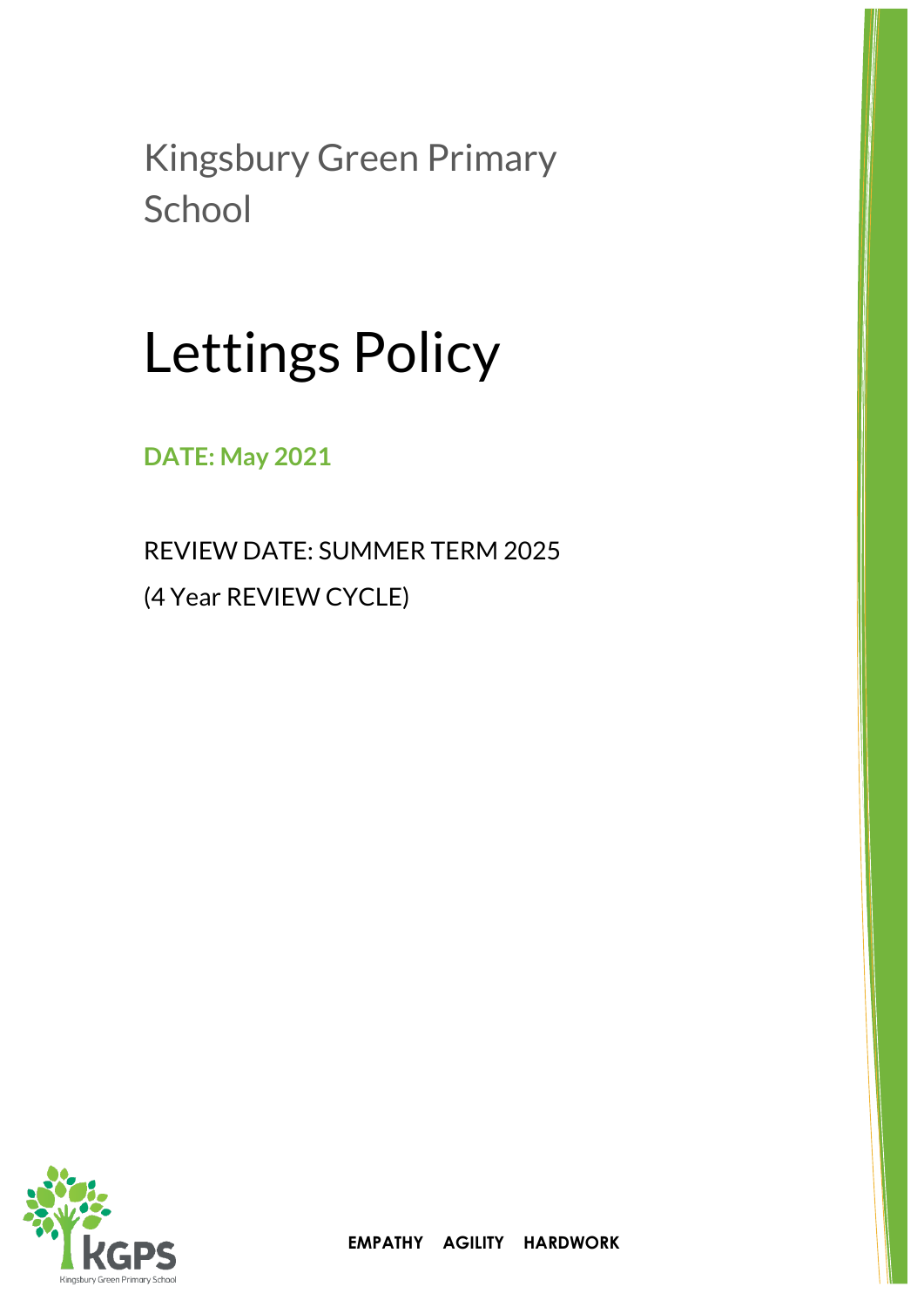|                                | Name of School      | <b>Kingsbury Green Primary School</b> |
|--------------------------------|---------------------|---------------------------------------|
|                                | <b>Policy Name</b>  | <b>Lettings Policy</b>                |
|                                | <b>Review Date</b>  | May 21                                |
| <b>KGPS</b>                    | Date of next Review | <b>Summer Term 2025</b>               |
| Kingsbury Green Primary School | Statutory / Non     | Non-Statutory                         |
|                                | <b>Statutory</b>    |                                       |
|                                | Who reviewed this   | <b>SBM</b>                            |
|                                | policy?             |                                       |

## **A. Introduction**

The Governing Body of Kingsbury Green Primary School is keen to see the school's premises and grounds used for the benefit of the whole community for a range of reasonable and acceptable purposes including but not limited to: cultural events, festivities and learning.

The school's prime purpose is to provide the best possible education for its pupils. The school wishes to be at the hub of our community promoting equality of opportunity in an overall inclusive and accessible environment and this Policy is designed to give access to our facilities whilst keeping with our commitments towards our pupils and community, and also sets out the:

- 1. facilities that are made available to our community;
- 2. charges for the hiring of the school's premises;
- 3. responsibilities of the Governing Body; and
- 4. responsibilities of the Users/Hirer.

Our lettings policy operates within the framework of the London Borough of Brent's Equal Opportunities Policy as adopted by the school and the Governing body without prejudice.

#### **B.** Considering Applications for Hiring of the School

The Governing Body has delegated the responsibility for the hiring of school premises to the Head Teacher. Where appropriate the Head Teacher may delegate all or part of this responsibility to other members of staff.

The Head Teacher/Other designated member of staff will consider the hiring of the School's premises from any person(s) able to comply with this policy and in deciding whether or not to hire the School's premises, he/she will have regard to the following:

- the likelihood of any damage being caused to the premises, or neighbouring premises, and any nuisance that may arise, as a result of accepting the booking including parking in the immediate area;
- the interference with school activities;
- the availability of facilities and relevant premises staff;
- the school's health and safety and child protection policies;
	- the specific health and safety issues with regard the number of Users, qualifications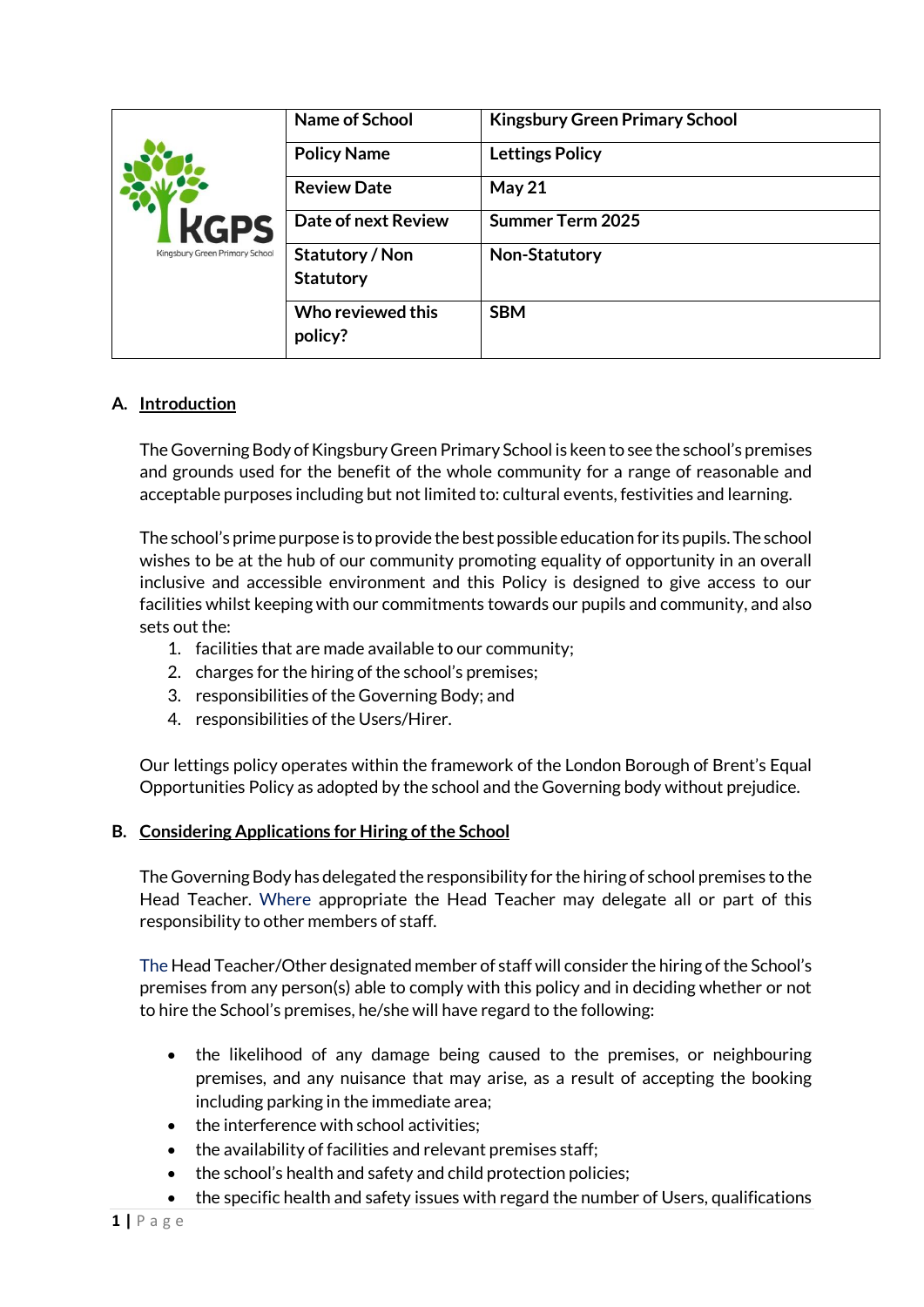of instructors, type of activity and so forth;

- the adequacy of management procedures during the Hire Period;
- the appropriateness of the hiring and if it is considered to be consistent with the ethos of the school;

The Head Teacher/Other designated member of staff will not hire the School's premises to organisations or person(s) that encourage racial discrimination and/or disharmony between persons of different religious and or racial groups or are otherwise involved in activities prejudicial to good race relations and strong communities including but not limited to the duty to have due regard to the need to prevent people from being drawn into terrorism.

#### **C. Safeguarding**

The Head Teacher/Other designated member of staff will ensure that those undertaking activities on school premises that require the hirer to employ staff or use volunteers to work with, or provide services for children, regardless of whether they attend the school or not i.e. supplementary schools; theatre groups; sports activities; cubs and scouts etc. have produced and implemented appropriate safeguarding policies and procedures.

Where the letting is to an individual (i.e. a self-employed tutor) the school will follow the same safe recruitment procedures as if the individual concerned were a member of the school staff, regardless of whether the children to whom they provide a service attend the school or not.

- a) It is an obligation of the hirer to confirm that:
	- Where required Criminal Records Bureau (CRB) or Disclosure and Barring Service (DBS) checks have been carried out on all persons over the age of 16 who work, either in a paid or voluntary capacity, with vulnerable people (children, young people or adults) on the activity or activities it undertakes on the school premises and that these checks demonstrate that they are safe to do so. The Hirer is responsible for ensuring compliance with the CRB/DBS 'Code of Practice' and relevant Brent Local Safeguarding Children Board requirements.
	- There are policies and procedures in place to address any concerns raised in respect to the welfare or safety of children and young people (e.g. signs of potential abuse are exhibited) and that staff and volunteers will act upon any concerns without delay.
	- Staff and volunteers are aware of how and to whom they should refer to should any concerns arise and that such information is detailed within their safeguarding policy.
- b) The hirer shall be required to provide evidence of the above at the request of the governing body of the school, the Headteacher, or the Council.
- c) The hirer is responsible for supervising any children participating in the activity or activities it undertakes on the school premises until they are collected by a responsible adult from the school premises
- d) The hirer must make clear in any advertisement for the service/activity offered on school premises that the school does not endorse, have involvement or responsibility for the service/activity being provided other than *emergencies including fire safety* (see section **I**).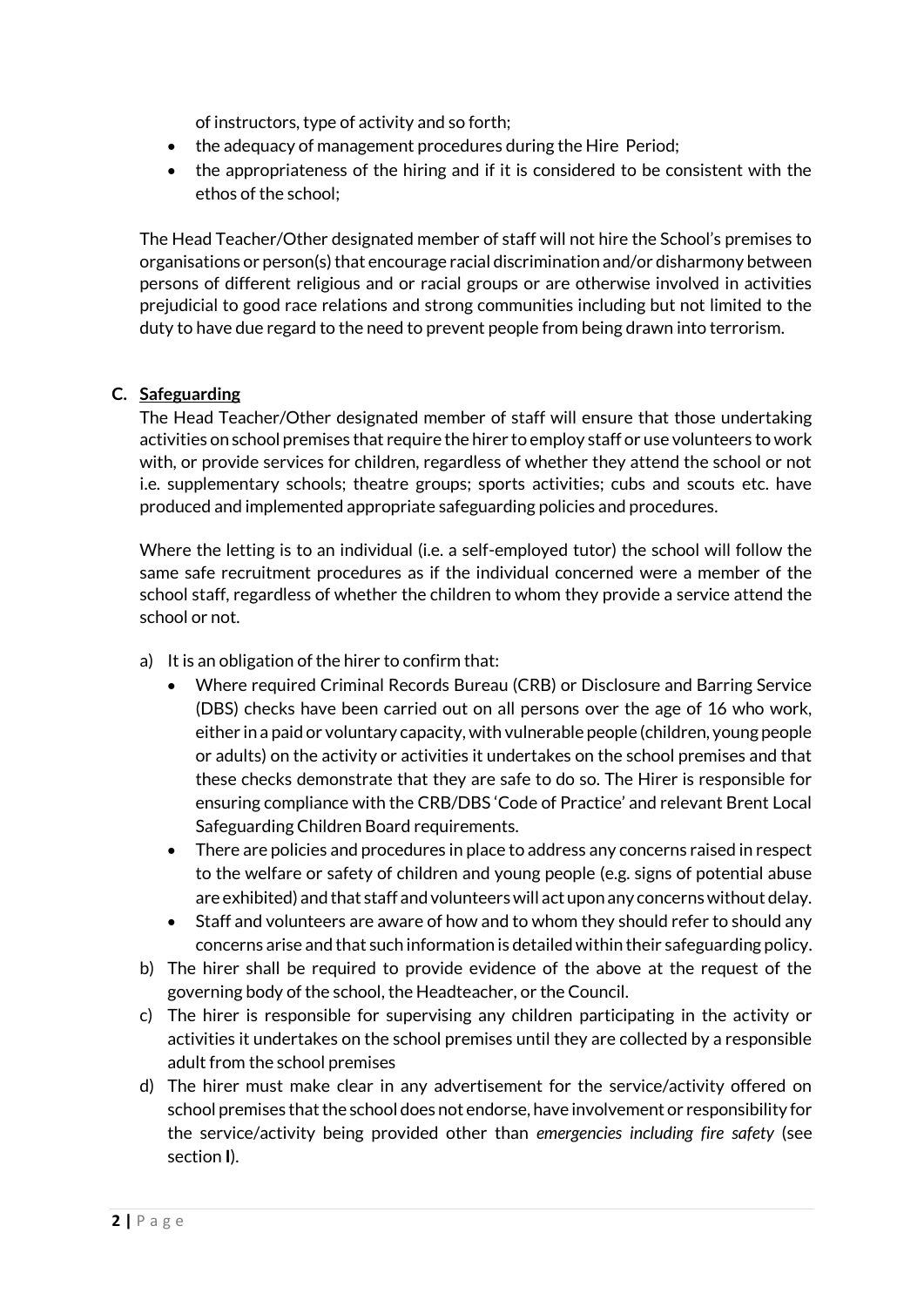The school and the Governing Body reserve the right to require a reference before any booking is accepted and/or decline a booking or application for the hire the school's premises. The Head Teacher/Other designated member of staff (on behalf of the school) and the Governing Body in consultation with the appropriate local authorities and in line with health and safety requirements will have the final decision.

Please ensure that you have fully read and understood this policy documentation attached before submitting your application.

#### **D. Charges**

The scale of charges are set by the governors and reviewed annually. Details of the latest charges are enclosed and/or can be obtained on request from the School Office. A deposit of £200 to cover potential damage(s) will also be applicable.

The applicable charges are required to be paid, in full within 30 days before hire. The hiring of the school will not be considered booked until full payment is made. Payment in instalments may be available for block bookings. Please contact the School Business Manager for further details.

#### **E. Hiring Times, Available Facilities and Equipment**

The facilities and equipment which are available for hire at the following times are as follow: School Halls, Classrooms, Playground, Fields

Monday-Friday: 6.00pm-12.00am

Saturday/Sunday: 7.30am-12.30pm

Bank Holidays will be charged at double rate and only available through prior negotiation. The school reserves the right to vary the facilities available for hire and/or times when these will be available for hire.

#### **F. Insurance and Public Liability**

The School requires that the Hirer provides evidence of sufficient Insurance through obtaining Public Liability Insurance for the duration of the hall hire.

#### **G. Cancellation**

At least 30 days' prior notice of cancellation must be given to the school. Bookings cancelled within 7 days of an event will incur charges to cover administration costs. Exception may be made for outdoor facilities when cancellation is due to adverse weather conditions

#### **H. Personal Property**

Kingsbury Green Primary School will not be liable for any damage, injury or loss of property brought to or left in the school premises or school car parks by persons using the premises.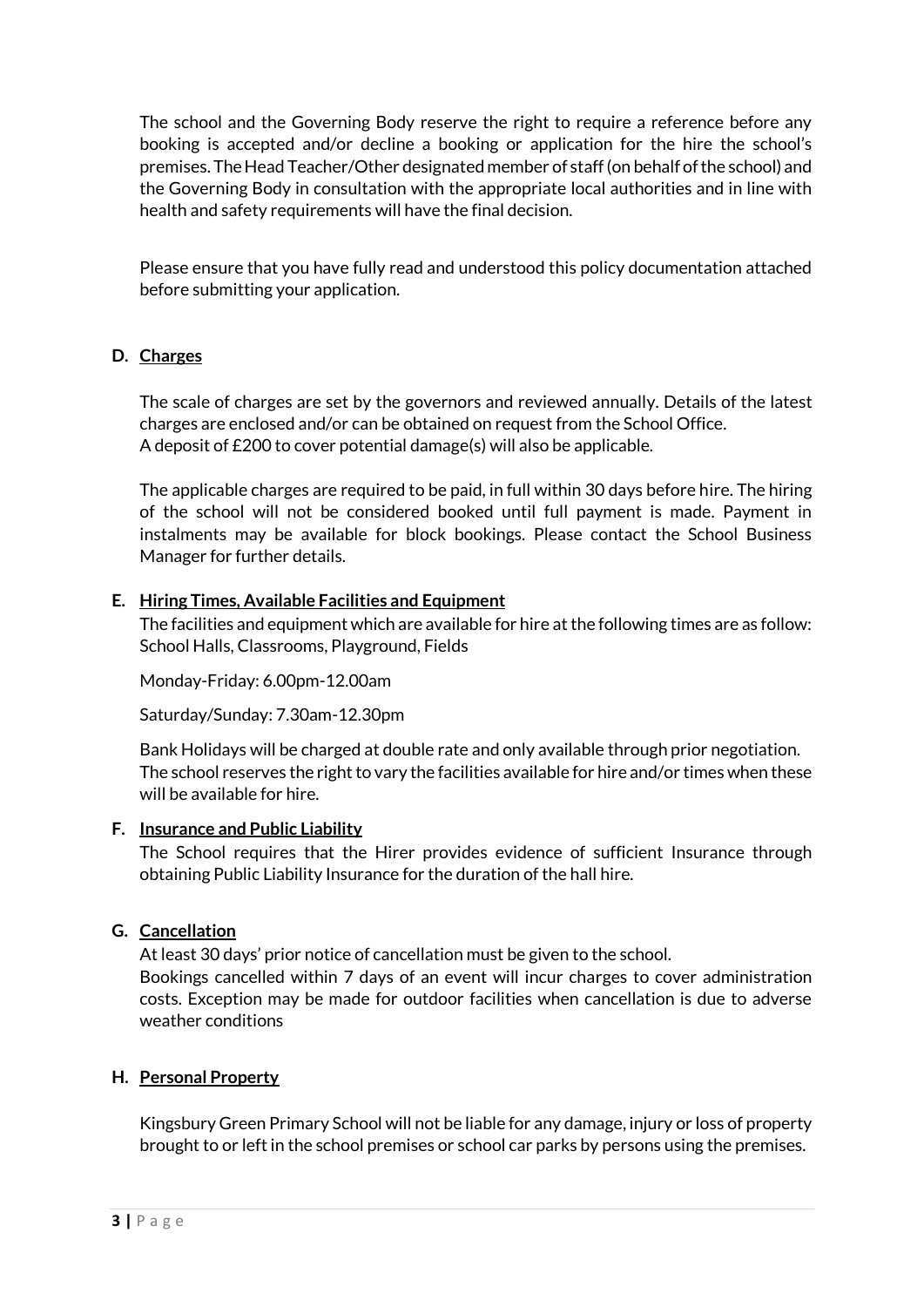#### **I. Statutory Requirements, Licenses and Permissions**

The Hirer shall adhere to all laws relating to Health and Safety, Equal Opportunities, sale of alcohol and other items, Public Entertainment and noise nuisance. The Hirer shall obtain any license and permission necessary for the event, with or without a paying audience.

#### Emergencies including fire safety

The school's fire risk assessment will include and assess the risks in relation to lettings of their premises and those attending the lettings.

Any arrangements (e.g. alarms, maximum numbers) that arise from the assessment shall be communicated to all users of the premises, as appropriate. There must be a clear procedure for the hirer to summon emergency services, if required. All participants engaged in the school's activities must be aware of the procedure for vacating the premises in the case of an emergency such as a fire and the nearest assembly point.

The hirer must understand the school's evacuation procedures in the event of an emergency and be aware of fire exits and the assembly point.

#### **J. Issuing a Hiring Agreement**

Applicants should complete the attached School Hiring Application form and submit this to the School Business Manager .Once a hiring has been approved, a letter of confirmation will be sent to the hirer, enclosing a copy of the Hiring Agreement.

The Hiring Agreement should then be signed and returned to the school. The school shall be in receipt of these signed documents before a hiring takes place.

The person applying to hire the premises will be invoiced for the cost of the letting, in accordance with the School's current scale of charges. Payment will be sought in advance in order to reduce any possible bad debts and a deposit to cover potential damage may be charged. An official receipt will be issued for all payments received.

The income and expenditure relating to lettings will be clearly recorded by the school and reported under the guidelines for Financial Management in Schools.

The Head Teacher on behalf of the Governing Body has at all times the right to refuse an application, and no hiring should be regarded as booked until approval has been given in writing and payment received in full. The reason for refusals will be recorded at the bottom of the application for lettings form and explained to the enquirer further if requested.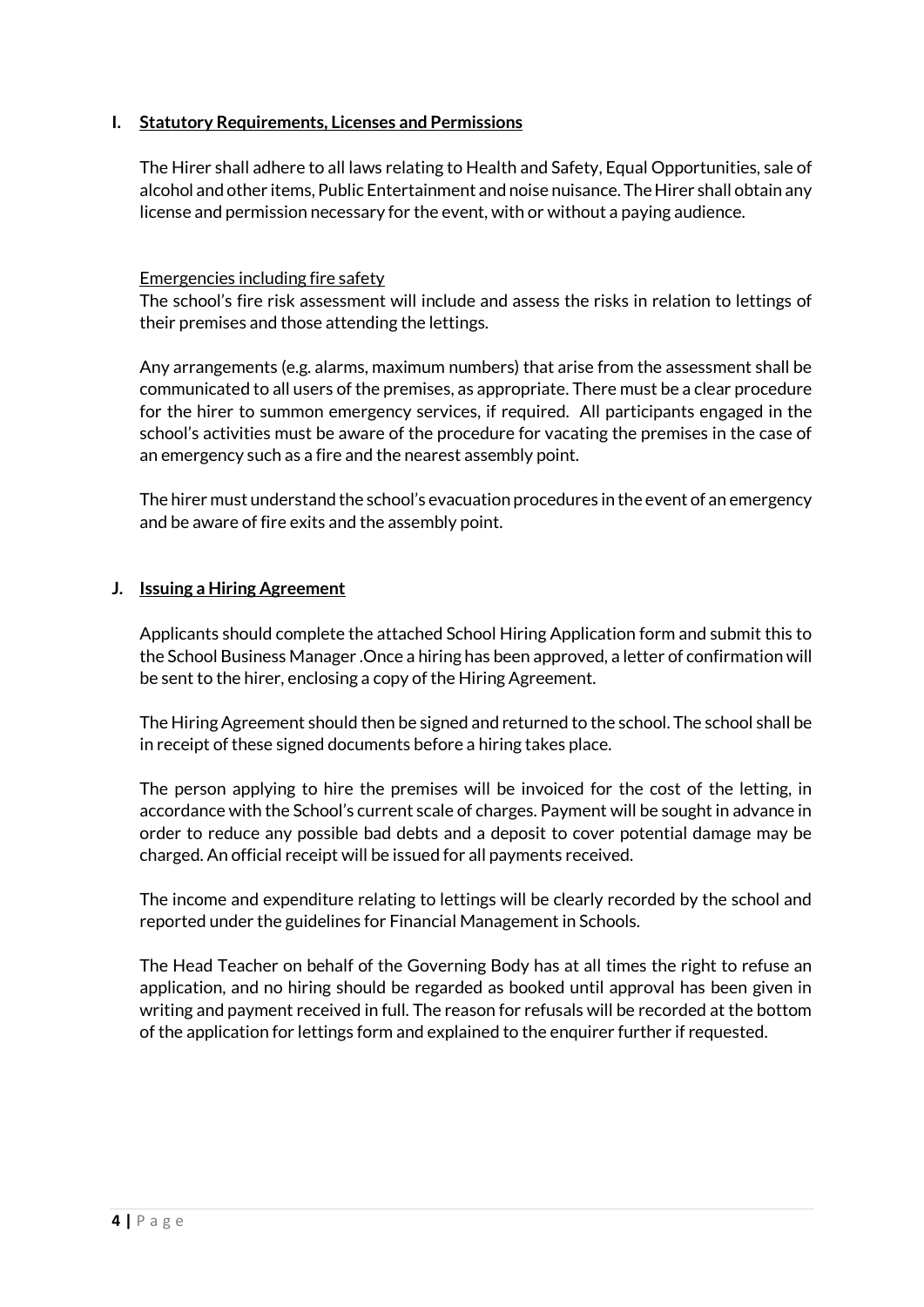

| (Please use BLOCK CAPITALS)                                                                                                                                                                                                                  |                                          |                       |           |                            |  |
|----------------------------------------------------------------------------------------------------------------------------------------------------------------------------------------------------------------------------------------------|------------------------------------------|-----------------------|-----------|----------------------------|--|
|                                                                                                                                                                                                                                              | <b>APPLICATION INFORMATION</b>           |                       |           |                            |  |
| Name of Hirer<br>(person, body,<br>association etc):                                                                                                                                                                                         |                                          |                       |           |                            |  |
| <b>Address of Hirer:</b>                                                                                                                                                                                                                     |                                          |                       |           |                            |  |
| Phone/Mobile:                                                                                                                                                                                                                                |                                          |                       | Email:    |                            |  |
| Website:                                                                                                                                                                                                                                     |                                          |                       |           |                            |  |
| HIRE DETAILS (must include sufficient set up and clear away time)                                                                                                                                                                            |                                          |                       |           |                            |  |
| Purpose(s) of Hire<br>("the Event"):                                                                                                                                                                                                         |                                          |                       |           |                            |  |
| Attendees                                                                                                                                                                                                                                    | Adults:                                  |                       | Children: | Total:                     |  |
| Single Booking:                                                                                                                                                                                                                              | Date:                                    | <b>Start Time:</b>    |           | End Time:                  |  |
| Time required                                                                                                                                                                                                                                | <b>Start Access Time:</b>                |                       |           | <b>Finish Access Time:</b> |  |
|                                                                                                                                                                                                                                              | <b>Start Time of Event:</b>              |                       |           | Finish Time of Event:      |  |
| <b>Block Booking:</b>                                                                                                                                                                                                                        | Frequency/Days<br>(e.g. Weekly, Monthly) |                       |           |                            |  |
|                                                                                                                                                                                                                                              | <b>Start Date:</b>                       |                       |           | End Date:                  |  |
|                                                                                                                                                                                                                                              | <b>Start Time:</b>                       |                       |           | End Time:                  |  |
| <b>Facilities Required (Please TICK)</b>                                                                                                                                                                                                     |                                          |                       |           |                            |  |
| Main Hall                                                                                                                                                                                                                                    | Kitchen                                  |                       |           |                            |  |
| Г<br>Classroom                                                                                                                                                                                                                               |                                          |                       |           |                            |  |
| Dining Hall<br>E                                                                                                                                                                                                                             |                                          |                       |           |                            |  |
|                                                                                                                                                                                                                                              |                                          |                       |           |                            |  |
| <b>EQUIPMENT REQUIRED (Enter quantity)</b>                                                                                                                                                                                                   |                                          |                       |           |                            |  |
| $Chairs$ <sub>____</sub>                                                                                                                                                                                                                     |                                          | Other (Please state): |           |                            |  |
| <b>Tables</b>                                                                                                                                                                                                                                |                                          |                       |           |                            |  |
| Note: The school does not provide any warranty that the premises, equipment and<br>facilities provided are suitable for the intended purpose of the hire. The Hirer is required<br>to satisfy himself/herself that they are fit for purpose. |                                          |                       |           |                            |  |
| Person Supervising                                                                                                                                                                                                                           | Name:                                    |                       |           |                            |  |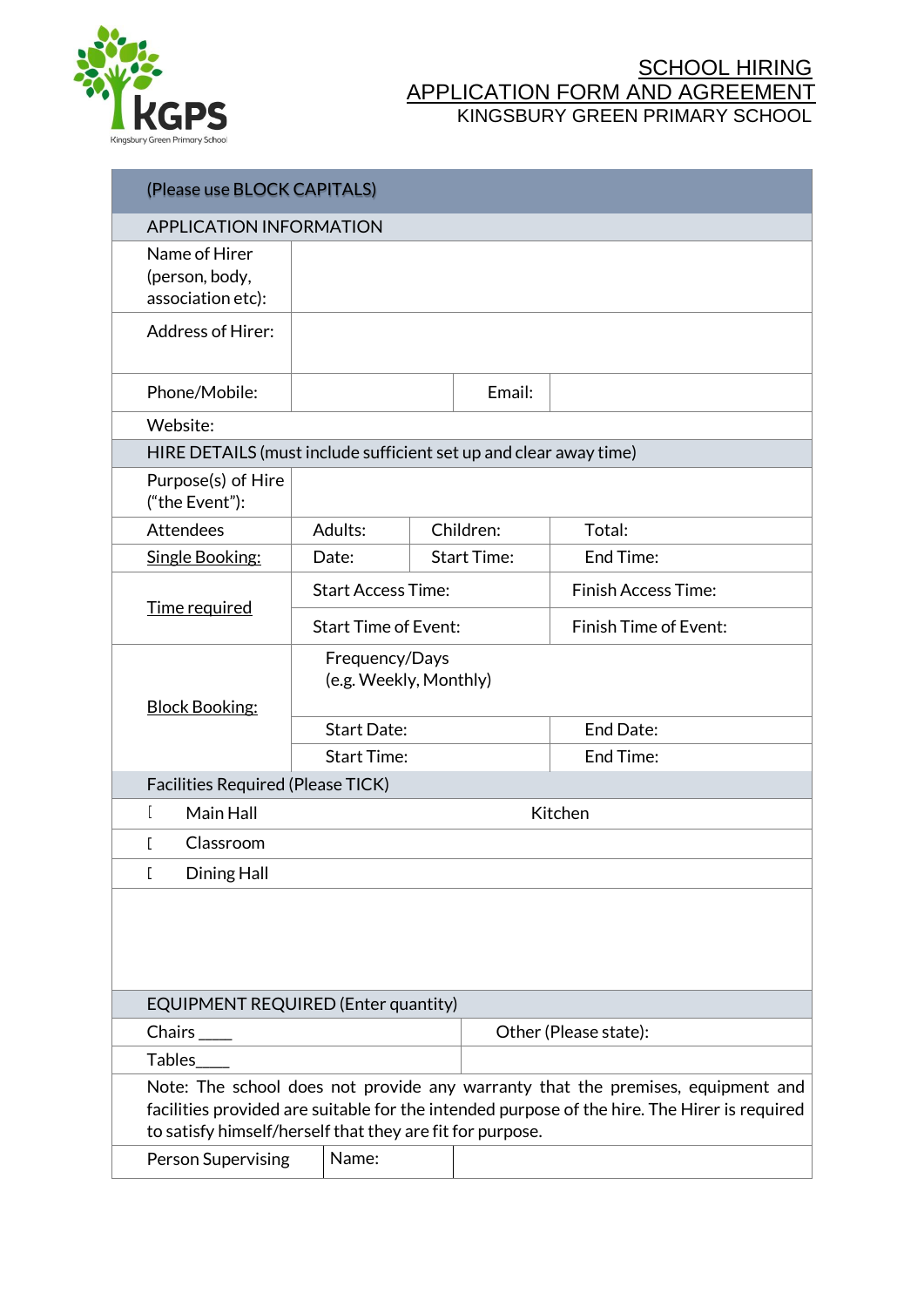

|                                                                                                                                                                                                                                                                                                                                                                                                      | (Please use BLOCK CAPITALS)                                                                                                                                                                                                                                                                                                         |               |   |            |   |           |
|------------------------------------------------------------------------------------------------------------------------------------------------------------------------------------------------------------------------------------------------------------------------------------------------------------------------------------------------------------------------------------------------------|-------------------------------------------------------------------------------------------------------------------------------------------------------------------------------------------------------------------------------------------------------------------------------------------------------------------------------------|---------------|---|------------|---|-----------|
| and in attendance                                                                                                                                                                                                                                                                                                                                                                                    | Address:                                                                                                                                                                                                                                                                                                                            |               |   |            |   |           |
|                                                                                                                                                                                                                                                                                                                                                                                                      | during the event<br>(if different from 2                                                                                                                                                                                                                                                                                            | Post Code:    |   |            |   |           |
|                                                                                                                                                                                                                                                                                                                                                                                                      | above)                                                                                                                                                                                                                                                                                                                              | Telephone No: |   |            |   |           |
|                                                                                                                                                                                                                                                                                                                                                                                                      |                                                                                                                                                                                                                                                                                                                                     | Email:        |   |            |   |           |
|                                                                                                                                                                                                                                                                                                                                                                                                      | OTHER DETAILS (Include details of electrical equipment being brought onto site)                                                                                                                                                                                                                                                     |               |   |            |   |           |
|                                                                                                                                                                                                                                                                                                                                                                                                      | Please use the space below to provide further relevant details as necessary (e.g. car<br>parking, electrical equipment being brought onto premises):                                                                                                                                                                                |               |   |            |   |           |
|                                                                                                                                                                                                                                                                                                                                                                                                      |                                                                                                                                                                                                                                                                                                                                     |               |   |            |   |           |
|                                                                                                                                                                                                                                                                                                                                                                                                      | <b>REFRESHMENTS</b>                                                                                                                                                                                                                                                                                                                 |               |   |            |   |           |
|                                                                                                                                                                                                                                                                                                                                                                                                      | Will Refreshments be served?                                                                                                                                                                                                                                                                                                        |               | Г | Yes        | E | No        |
|                                                                                                                                                                                                                                                                                                                                                                                                      | Will Alcohol be consumed?                                                                                                                                                                                                                                                                                                           |               | Г | Yes        | П | <b>No</b> |
|                                                                                                                                                                                                                                                                                                                                                                                                      | If YES, will the Alcohol be served or<br>sold?                                                                                                                                                                                                                                                                                      |               |   | Serv<br>ed | П | Sold      |
| Please Note, if permitted by the school, the relevant licence must be obtained for all events<br>involving the sale of alcohol, gambling and public entertainment. Please contact the school on<br>0208 204 6423 for further details.                                                                                                                                                                |                                                                                                                                                                                                                                                                                                                                     |               |   |            |   |           |
| PUBLIC LIABILITY INSURANCE<br>$\Box$ Yes<br>I/We already have Public Liability Insurance.                                                                                                                                                                                                                                                                                                            |                                                                                                                                                                                                                                                                                                                                     |               |   |            |   |           |
| By ticking the box above, the Hirer is confirming and representing to have adequate Public<br>Liability Insurance with a minimum cover of £2million pounds through a reputable<br>provider and a copy of your insurance certificate has been provided to the School. Please<br>refer to clause 12 of the Terms and Conditions for details of the level of insurance cover<br>required by the School. |                                                                                                                                                                                                                                                                                                                                     |               |   |            |   |           |
|                                                                                                                                                                                                                                                                                                                                                                                                      | <b>Signatures</b>                                                                                                                                                                                                                                                                                                                   |               |   |            |   |           |
| I hereby confirm that I am authorised to sign this Hiring Application Form, have read,<br>understood and accept all the terms and conditions and confirm that I am over 18.                                                                                                                                                                                                                          |                                                                                                                                                                                                                                                                                                                                     |               |   |            |   |           |
|                                                                                                                                                                                                                                                                                                                                                                                                      | Signature of Hirer:                                                                                                                                                                                                                                                                                                                 |               |   | Date:      |   |           |
|                                                                                                                                                                                                                                                                                                                                                                                                      | Full Name of Hirer:                                                                                                                                                                                                                                                                                                                 |               |   |            |   |           |
|                                                                                                                                                                                                                                                                                                                                                                                                      | You will be sent confirmation of whether your application has been accepted or rejected<br>by either post or email. Please note, no hiring will be regarded as booked until the deposit<br>and booking fee is received in full, all requested paperwork has been submitted and a<br>signed approval letter is issued by the school. |               |   |            |   |           |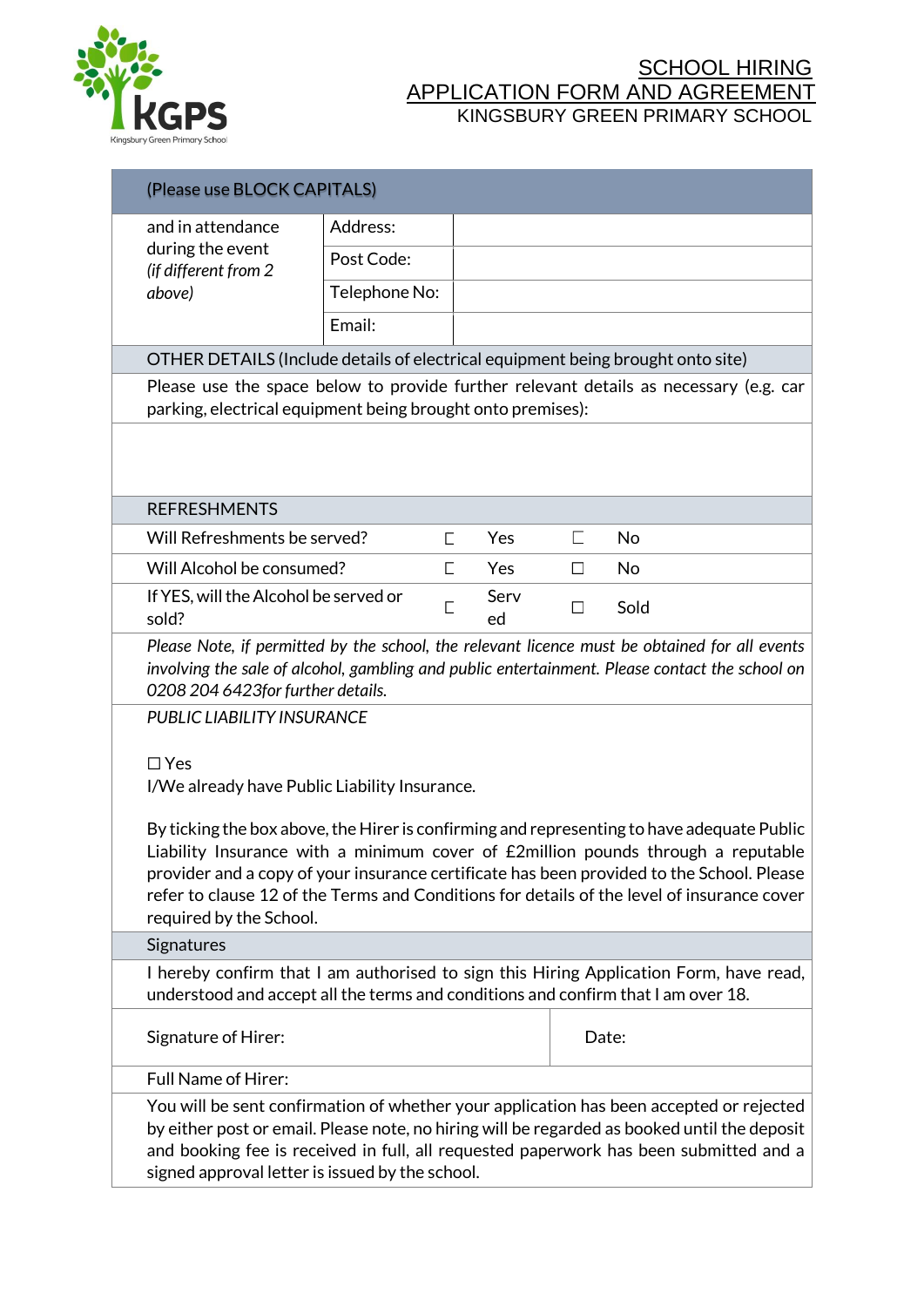

| (Please use BLOCK CAPITALS)                                                                      |  |           |                                      |  |
|--------------------------------------------------------------------------------------------------|--|-----------|--------------------------------------|--|
| Please Return Form to:                                                                           |  |           |                                      |  |
| Post:<br>Kingsbury Green Primary<br>School<br>Old Kenton Lane<br>London<br><b>NW9 9ND</b>        |  |           | Email:<br>bursar@kgreen.brent.sch.uk |  |
|                                                                                                  |  |           |                                      |  |
| <b>SCHOOL USE ONLY</b>                                                                           |  |           |                                      |  |
| The application for hiring is: Accepted / Rejected (Delete as appropriate)                       |  |           |                                      |  |
| Signed (School):                                                                                 |  | Name:     |                                      |  |
| Date:                                                                                            |  | Position: |                                      |  |
| Reason for Rejection:                                                                            |  |           |                                      |  |
|                                                                                                  |  |           |                                      |  |
| If NO, has adequate evidence of own insurance cover been supplied and retained by the<br>school? |  |           |                                      |  |
| Will the hiring involve working with children/young people?                                      |  |           |                                      |  |
| If YES, has the school followed the safeguarding procedures?                                     |  |           |                                      |  |
| Any other comments?                                                                              |  |           |                                      |  |
| Date Acceptance/Rejection notification sent?                                                     |  |           |                                      |  |
| Date Signed Approval Letter issued?                                                              |  |           |                                      |  |
| Date Invoice issued?                                                                             |  |           |                                      |  |
| Date Signed Acceptance of Terms and Conditions received?                                         |  |           |                                      |  |
| Date Deposit received?                                                                           |  |           |                                      |  |
| Date Full Fee received?                                                                          |  |           |                                      |  |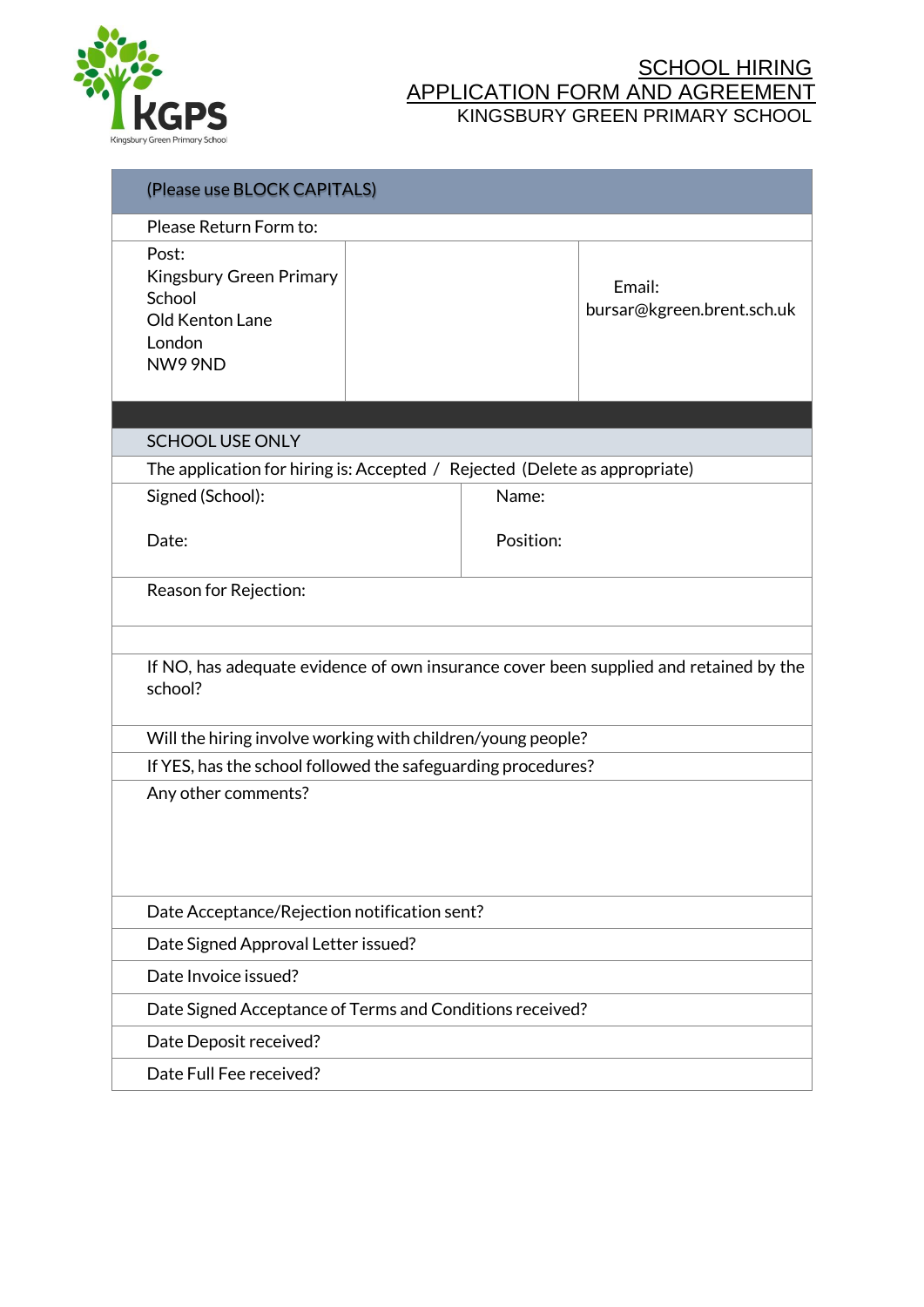

#### (Please use BLOCK CAPITALS)

Date(s) Document(s) requested (e.g. Safeguarding procedures, Employers Indemnity Insurance etc.) received? Please list documents and dates:

| <b>Charges</b> | The School reserves the right to change these charges without prior |
|----------------|---------------------------------------------------------------------|
| agreed         | written notice.                                                     |
| <b>Deposit</b> |                                                                     |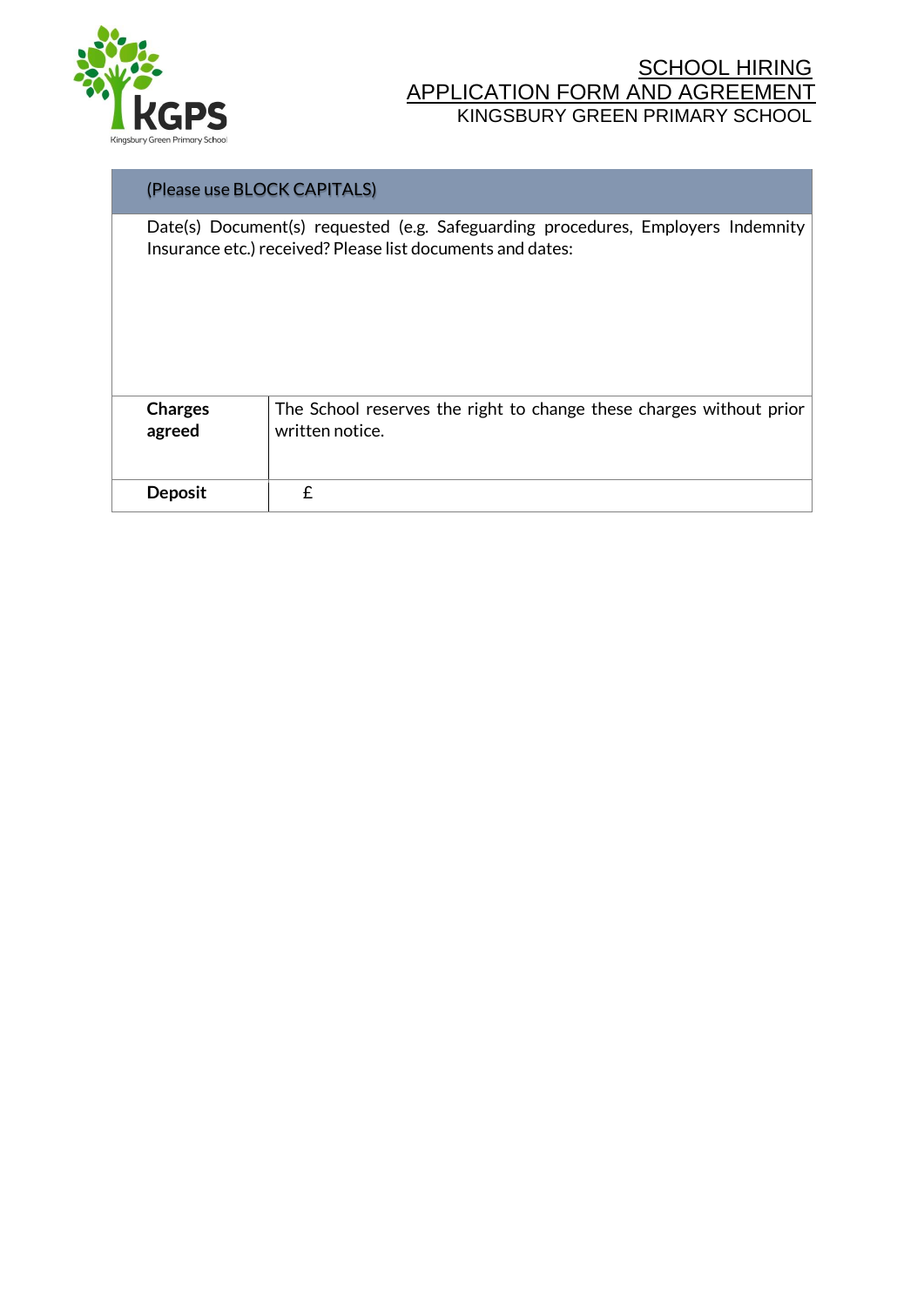

# **KINGSBURY GREEN PRIMARY SCHOOL**

# Hiring Agreement

#### **Agreement for the Hire of KINGSBURY GREEN PRIMARY SCHOOL**

#### **THIS AGREEMENT** is made the **XX** day of **XXXXXX** 20X**X**

#### BETWEEN:

**THE BOARD OF GOVERNORS OF Kingsbury Green Primary School** of Old Kenton Lane, London, NW9 9ND ('the School'); and ('the Hirer') Email[: office1@kgreen.brent.sch.uk](mailto:office1@kgreen.brent.sch.uk)

#### **WHEREAS**

- A. The School agrees to the Hirer using the hiring area for the purpose(s) specified by the Hirer.
- B. the Hirer has expressed its intention to use the Hiring Area for the holding of……………………….… ('the Event').
- C. This Agreement sets out the Terms and Conditions that shall be binding on the Hirer in relation to the booking of the Hired Area and School Premises and shall be part of the Contract made between the Hirer and the School.

#### **NOW IT IS AGREED as follows:**

#### **1. DEFINITIONS**

For all purposes of this Agreement the following terms shall have the following defined meanings:

- 1.1 'Booking Conditions' means the terms and conditions applicable to the booking and hire of the School Premises as detailed in these terms and conditions and the Contract formed between the Hirer and the School.
- 1.2 'Hiring Application Form' means the Hirer's written request to hire the School Premises, as set out in Appendix A and/or such document being in the form determined by the School from time to time.
- 1.3 'Charges' means the fee specified by the School in respect of the hire and use of the Hired Area and which are payable by the Hirer under the Contract.
- 1.4 'Contract' means the contract made between the School and the Hirer comprised of the terms contained in the Booking Conditions, the details in the Booking Form and any other terms notified by the School to the Hirer as being part of the Contract or otherwise binding on the Hirer.
- 1.5 'Deposit' means the deposit or part payment of the Charges payable by the Hirer, as referred to in the Contract (or otherwise as agreed by the parties to be payable in relation to the Hire).
- 1.6 'Hire' means the duly granted hire of the agreed area of the School Premises (and any agreed facilities, equipment or furniture provided by the School) subject to the Booking Conditions and the provisions of the Contract.
- 1.7 'Hirer' means the person, company or organisation named as the Hirer of the School Premises and/or Hire Area stated in the Contract and confirmed by the School. The Hirer will be personally liable for payment of all fees or other sums due in respect of the Hire.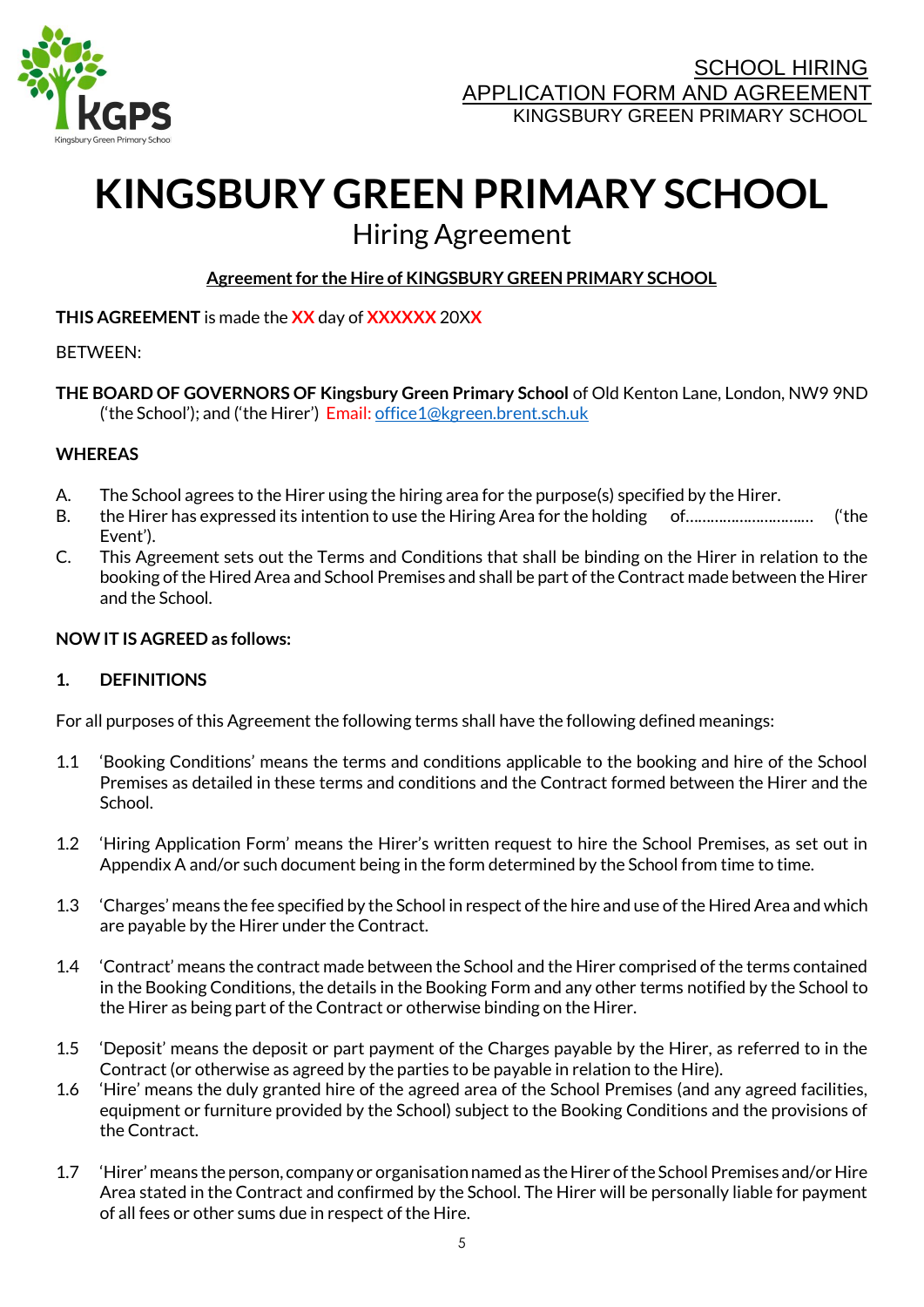

#### 1.8 'Hired Area' means:

- 1.8.1 [Itemise the rooms, halls, playground, etc suitable to hire. For example:
- 1.8.2 The School's classrooms;
- 1.8.3 Toilet facilities;
- 1.8.4 Playground; etc.]
- 1.9 'Hire Period' means the agreed duration or time when the Hired Area is to be available to the Hirer for the Permitted Use under the Contract.
- 1.10 'Local Authority' means the Mayor and Burgesses of the London Borough of Brent of Brent Civic Centre, Engineers Way, Wembley HA9 0FJ.
- 1.11 'Permitted Use' means use of the Hired Area for the purpose(s) set out in the Booking Form and which shall be under the proper supervision and responsibility of the Hirer.
- 1.12 'School Premises' means the real property, land and buildings, fixtures, fittings, equipment, chattels and assets of the School (and may be referred to as "Premises" herein).
- 1.13 'School Officer' means the officer or officers appointed by the School as its representative in relation to the Contract and the Hire.
- 1.14 'Users' means the guests, visitors, attendees, employees, agents or other persons who the Hirer invites or otherwise brings or causes to attend, visit or use the School Premises in connection with the Hire.
- 1.15 'VAT' means value added tax at prevailing rate or any other tax of a similar nature and unless otherwise expressly stated all references to fees or other sums payable by the Hirer are exclusive of VAT.

#### **2. Conditions of booking**

- 2.1 The Hirer shall submit the Booking Form in accordance with the instructions provided therein.
- 2.2 The Hirer shall not use the Premises for any purpose other than that described on the Booking Form and shall not sub-hire or use the Premises or allow the Premises to be used for any unlawful purpose or in any unlawful way, nor do anything or bring onto the Premises anything which may endanger the same or render invalid any insurance policies in respect thereof nor allow the consumption of alcohol on the Premises without prior written permission of the School.
- 2.3 The submission of the Booking Form does not guarantee that the booking will be granted and the School reserves the right to decline any booking request for any reason without the need to provide explanations or justification for refusal.
- 2.4 The Hirer confirms that the person signing the Booking Form, as the Hirer, he/she or for and on behalf of a company or organisation, is authorised to sign the Booking Form. The person signing the Booking Form shall be personally responsible for ensuring that all terms and conditions of the Contract are adhered to without exception.
- 2.5 The Hirer shall not publicise the Event until the Contract has been signed by both Parties and payment of the appropriate Hire Deposit has been made to the satisfaction of the School. The booking shall not be fully confirmed until the School has received payment in full.

#### **3. Licences**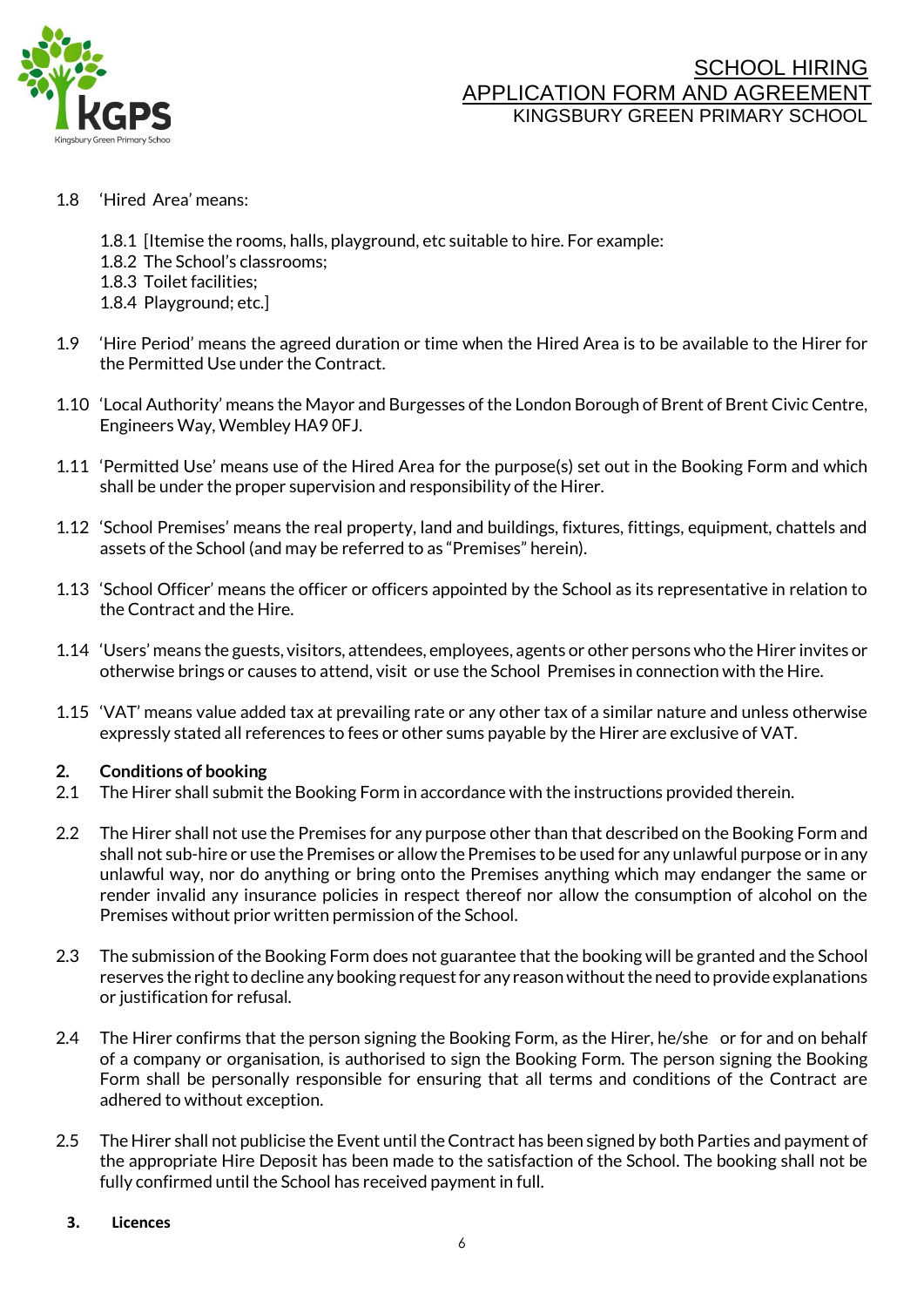

- 3.1 The Hirer shall be responsible for obtaining any licences and for completing any returns that may be required by the Performing Rights Society, Phonographic Performance Limited, The Copyright Licensing Agency Limited and all other similar bodies in connection with the hiring and the Hirer shall indemnify the School and or the London Borough of Brent against the consequences of the Hirer's failure to do so. The School is entitled to require proof of a licence and/or copyright consent 48 hours before the hiring.
- 3.2 The Hirer shall comply with all conditions and regulations made in respect of the Premises by the Fire Authority, Local Authority, the Local Magistrate's Court or otherwise, particularly in connection with any event which includes public dancing or music or similar public entertainment or stage plays.
- 3.3 Alcohol may not be consumed or brought onto the school premises unless written permission has been applied for and received from the Governors. It is the responsibility of the Hirer, on behalf of the recognised organisation, to obtain any necessary license for the sale of alcohol, which must be presented to the School Officer prior to the Event where there is such consumption on the premises. Safety regulations require that no alcoholic drinks are stored or consumed in the kitchen area.

#### **4. Electrical Equipment**

4.1 The Hirer shall ensure that any electrical appliances brought to the Premises and used in the School Premises are safe and in good working order, and that is/are used in a safe manner and have been tested in accordance with current safety testing requirements

#### **5. Alterations**

- 5.1 The Hirer must not make any alterations to the School Premises or any other part of the School Premises without the School's prior written consent.
- 5.2 No alterations or additions to the electrical installations at the School may be made whatsoever.
- 5.3 No additional staging, curtaining or scenery may be erected.
- 5.4 Furniture, including chairs, must not be removed from the School Premises nor may they be for use in the playground or in any other building outside the School unless prior permission has been applied for and granted by the Head teacher or the Governing Body.
- 5.5 The use of any preparation or material for the purpose of preparing a floor for dancing is not allowed, as this may make the floors dangerous for normal use. The safe condition of the floors shall be deemed acceptable to the Hirer after inspection and will remain the Hirer's responsibility during the letting.
- 5.6 No advertisements, emblems or slogans shall be displayed outside the school premises without the prior written permission of the Head teacher or the Governing Body.
- 5.7 The Hirer shall remove any advertisement, emblem or slogan if, in the opinion of the Head teacher or the Governing Body, is unlawful, unseemly, likely to lead to a disturbance or expose the premises to undue risk of fire either in the School Premises, their vicinity or neighbourhood.

#### **6. Food**

6.1 The Hirer shall if preparing, serving or selling food observe all relevant food and hygiene legislation and regulations.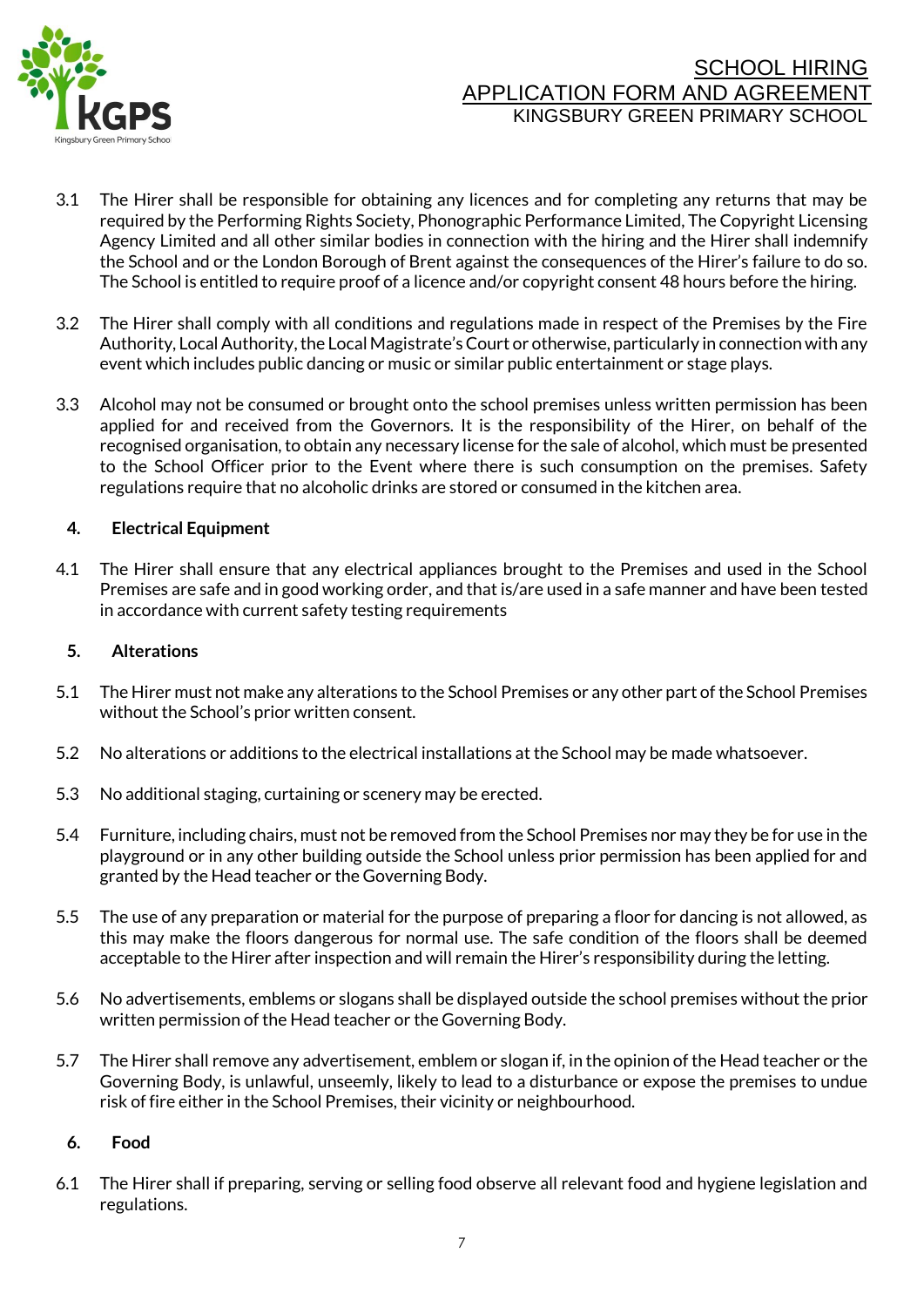

6.2 If the Hirer uses caterers on the School Premises during the Event the Hirer must ensure that the caterers comply with all health and hygiene legislations and regulations.

#### **7. Pets/Animals**

7.1 The Hirer shall ensure that no animals (including birds) except guide dogs are brought onto the Premises other than with the prior written consent of the School.

#### **8. Information request**

8.1 The Hirer will provide any information requested by the School Officer in connection with the Hire or a request for the same, within the timeframes requested.

#### **9. Access**

- 9.1 There will be no access to the School Premises before the commencement of the agreed Hire Period and after the end of the Hire Period.
- 9.2 Hirer and all Users must vacate the premises by the end of the agreed Hire Period. Hirer is advised to ensure that any time for preparation of the Event, cleaning or vacating the venue is/are within the Hire Period.
- 9.3 The right of access to all parts of the school premises whether or not included in the permission for use is reserved to the Head teacher, the Governing Body or any officer authorised by them or any of them and the Hirer shall not obstruct or interfere with this right.

#### **10. Charges**

- 10.1 The details of the amounts payable for Deposit and Charges Due are set out in the Booking Form.
- 10.2 The Hirer shall pay the Charges in full not less than 30 days prior to the Event date. Failure to do so within this period will be taken as a cancellation of the booking.
- 10.3 If payment is not made in accordance within the timeframe set above, then the School reserves the right to cancel the booking. Any amount paid by the Hirer will not be refunded.

#### **11. Premises condition schedule**

- 11.1 The Hirer or the Hirer's authorised representative must ensure that he/she meets the appointed School Officer for the purpose of inspection of the Hire Area immediately or reasonably prior to the Event to agree and sign the Premises condition schedule. A copy of it shall be kept by each of the parties. *(This document/schedule should record the agreed condition of the Hire Area and will evidence the state and the condition of the same, prior to the Hire use commencing)*
- 11.2 At the end of the agreed Hire Period, the Hirer is responsible for agreeing and delivering a completed Premises conditions schedule which must record any damage or deficiency in the condition of the Premises at the end of the Hire Period.
- 11.3 The Premises Condition Schedule should be completed by the Hirer and presented to the School Officer, within 48 hours (72 hours if the hire takes place at the weekend) after the end of the Hire Period in order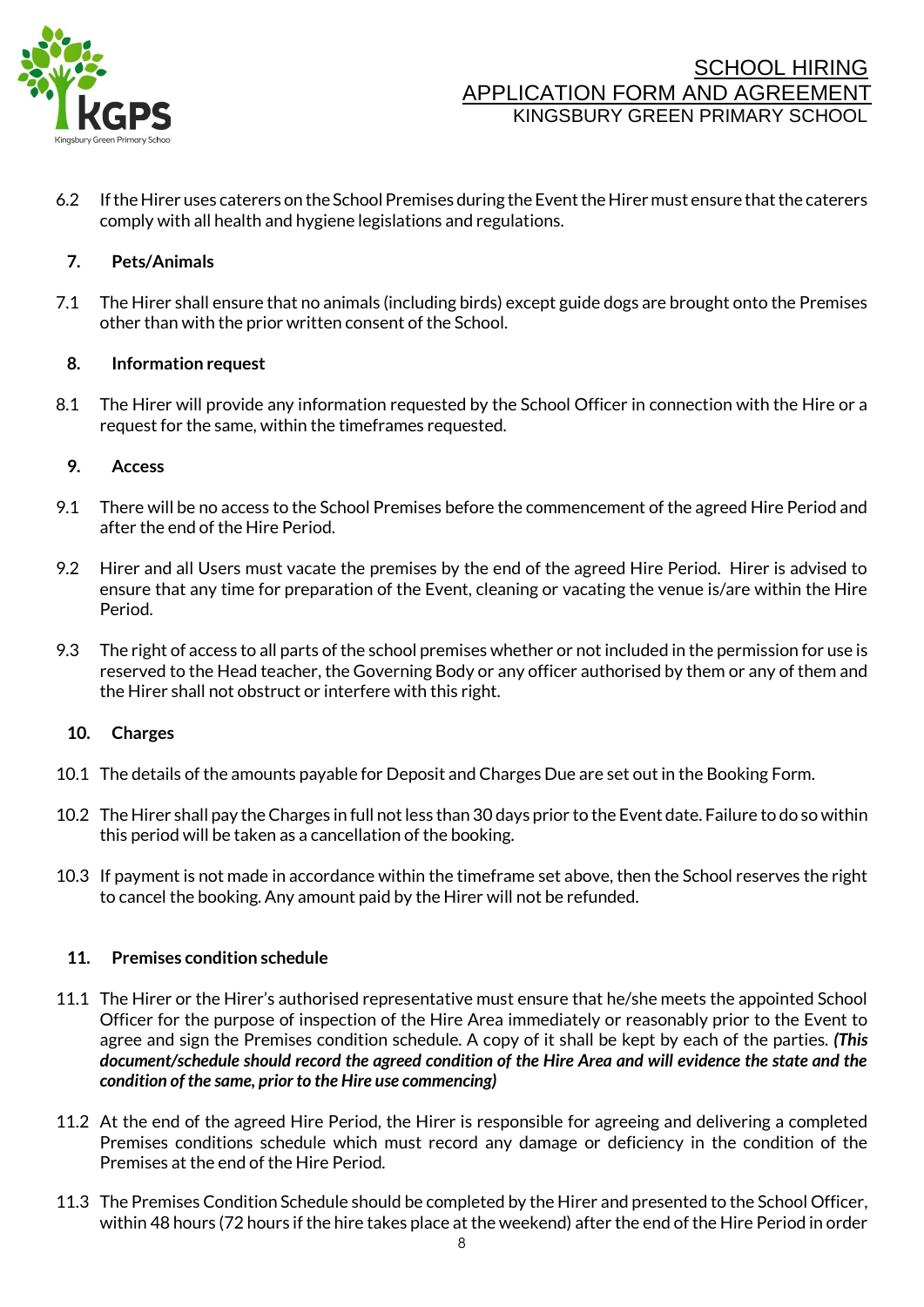

for the Hirer to claim back any refund of a refundable Deposit. Failure to do this will mean that the deposit is not returnable.

#### **12. Insurance**

- 12.1 During the period of hiring, the Hirer shall be responsible for all damages, losses, claims and costs arising out of their use of the Premises and shall indemnify the School from and against any expense liability loss claim or proceedings including claims for personal injury to or the death of any person whatsoever arising out of the course of or caused as a result of the hiring.
- 12.2 The Hirer must arrange public liability insurance to protect against third party claims for loss, damage, injury or death arising out of the use of the School Premises for not less than £2 million and to provide an indemnity cover in respect of damage to the premises hired for not less than £2million where such damage can be attributed to the negligence of breach of statutory duty of the Hirer or his/her employees or agents; indemnity should be extended to include the Governing Body of the school.
- 12.3 The Hirer agrees and undertakes to indemnify the School and the Governing Body of the School from and against all claims, loss, damage or injury which may be brought against or suffered by the School and or its Governing Body arising from or in consequence of the Hire of the School Premises or any agreed equipment or facilities; the cost of reinstating or replacing any part of the Premises or any property of any kind which is damaged, destroyed, lost or removed during the Hire Period and any infringement of copyright or other intellectual property right which may occur during the Hire (if applicable).
- 12.4 The School (including the Governing Body) will not accept responsibility for any loss of or damage to any property or items owned by the Hirer or any person using the premises in relation to the agreed Hire. Any such property or items brought on to the premises shall be at the sole risk of the Hirer and or its owner or the person in possession of the same whilst on School Premises.
- 12.5 Indemnity should be extended to include the Governing Body of the school.
- 12.6 The Hirer shall indemnify the Governing Body of the School against:
	- 12.6.1 All claims, loss, damage or injury which may be brought against or suffered by the Governing Body arising from or in consequence of their hiring of the school's premises or equipment.
	- 12.6.2 The cost of reinstating or replacing any part of the premises or any property which shall be damaged, destroyed or removed during the period of the hiring of the premises.
	- 12.6.3 Any infringement of copyright which may occur during the hiring (if applicable).
- 12.7 The Hirer must make sure all Users are aware that they are solely responsible for the security of their personal property and all items they bring to the School Premises. If tickets are issued for the Event, this statement should also be printed on the ticket in a clear legible manner, and tickets issued to each User.
- 12.8 The Hirer is responsible for informing the School Officer, of any person sustaining injury or loss on the school premises during the Hire Period. This information must be presented in writing to the School Officer within 24 hours of the Event or the end of the Hire Period. Any further information required by School Officer or the School must be made available promptly on request.
- 12.9 The Hirer (and the Guarantor, where required as part of the Contract) agrees and undertakes to fully and effectively indemnify and keep indemnified the Local Authority and the School (Governing Body) from and against all costs, claims and demands which may be made against the Local Authority or the School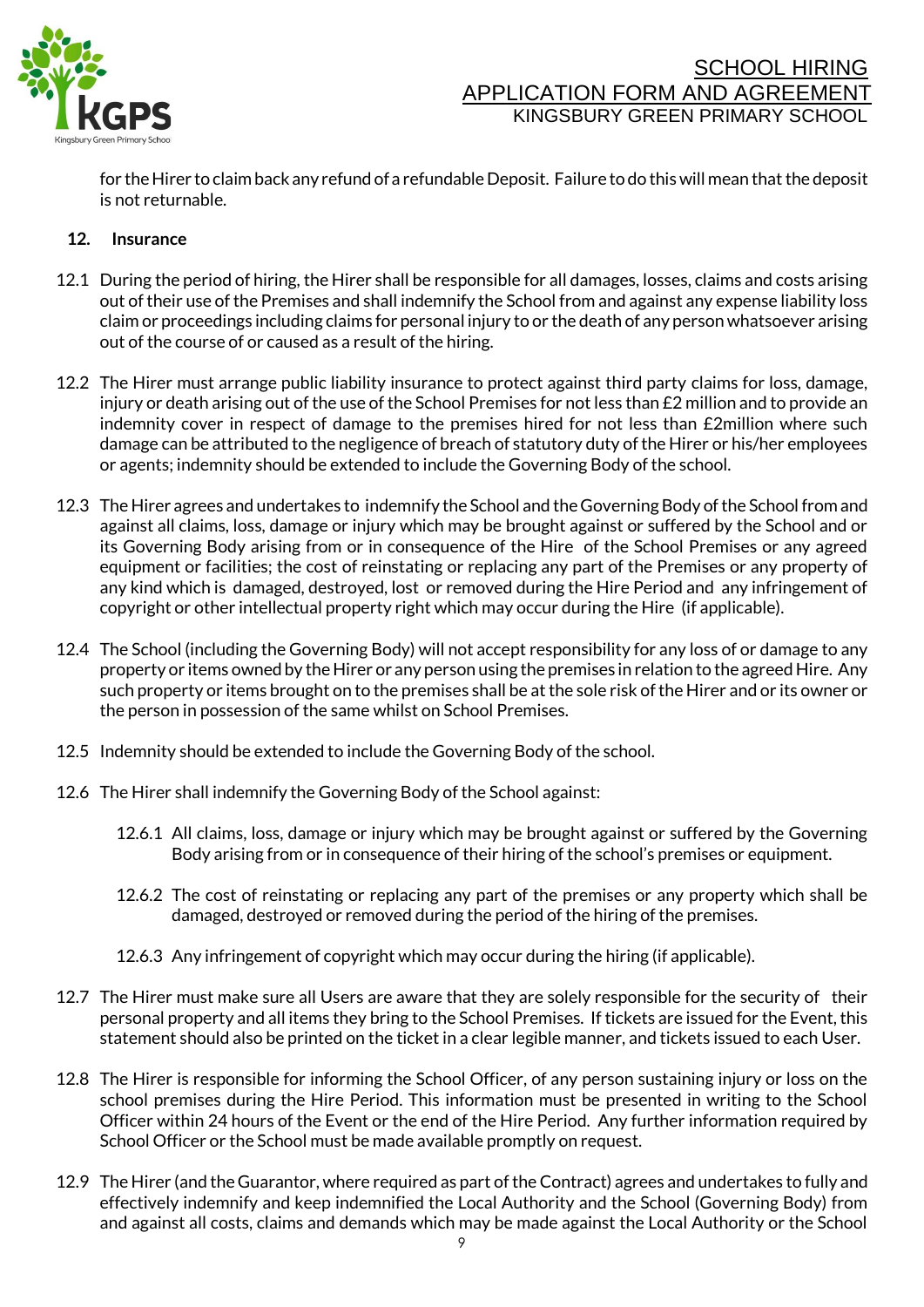

(Governing Body) for any breach or infringement of copyright or other intellectual property rights. Copyright consent may be obtained from the Performing Rights Society.

#### **13. Cancellation – Termination**

- 13.1 The School (Governing Body) may cancel any permission granted to use the School Premises or terminate the Contract :
	- 13.1.1 If it appears that the same or any part thereof will be required for public or official purposes whether of the Local Authority or School (Governing Body) or otherwise by anybody or person having a statutory right to use the School Premises;
	- 13.1.2 If any damage has been caused to the School Premises or to any property of the School or the Local Authority thereon by reason of any previous use of the Premises by the person or body now wishing to make a booking for hire or use of the Premises;
	- 13.1.3 If any breach of the requirements of the Local Authority licensing conditions or of the Justices in connection with public dancing, music or other public entertainment's occurs;
	- 13.1.4 If, for any reason, the Local Authority or the School consider or deem it necessary or expedient to cancel the permission for the Hirer to use the School Premises or if they need to cancel or terminate the Contract; and
	- 13.1.5 If, for any reason, the School is closed, no compensation shall be payable by the Local Authority or the Governing body, to the Hirer or any other person by reason of any such cancellation. Any fees paid to the Governing Body in respect of a permit which is subsequently cancelled by the Local Authority or the Governing Body will be refunded unless the cancellation is by reason of damage having been caused or misuse or breach of the Contract by the Hirer.

#### **14. Under 18**

No person under the age of 18 years is permitted on the premises without adequate adult care and supervision in keeping with the necessary legal requirements pertaining to safe guarding, child protection and duty of care.

#### **15. Safeguarding**

- 15.1 It is an obligation of the hirer to confirm that:
	- 15.1.1 Where required Disclosure and Barring Service (DBS) checks have been carried out on all persons over the age of 16 who work, either in a paid or voluntary capacity, with vulnerable people (children, young people or adults) on the activity or activities it undertakes on the school premises and that these checks demonstrate that they are safe to do so. The Hirer is responsible for ensuring compliance with the DBS 'Code of Practice' and relevant Brent Local Safeguarding Children Board requirements
	- 15.1.2 There are policies and procedures in place to address any concerns raised in respect to the welfare or safety of children and young people (e.g. signs of potential abuse are exhibited) and that staff and volunteers will act upon any concerns without delay.
	- 15.1.3 Staff and volunteers are aware of how and to whom they should refer to should any concerns arise and that such information is detailed within their safeguarding policy.
- 15.2 The hirer shall be required to provide evidence of the above at the request of the governing body of the school, the Headteacher, or the Council.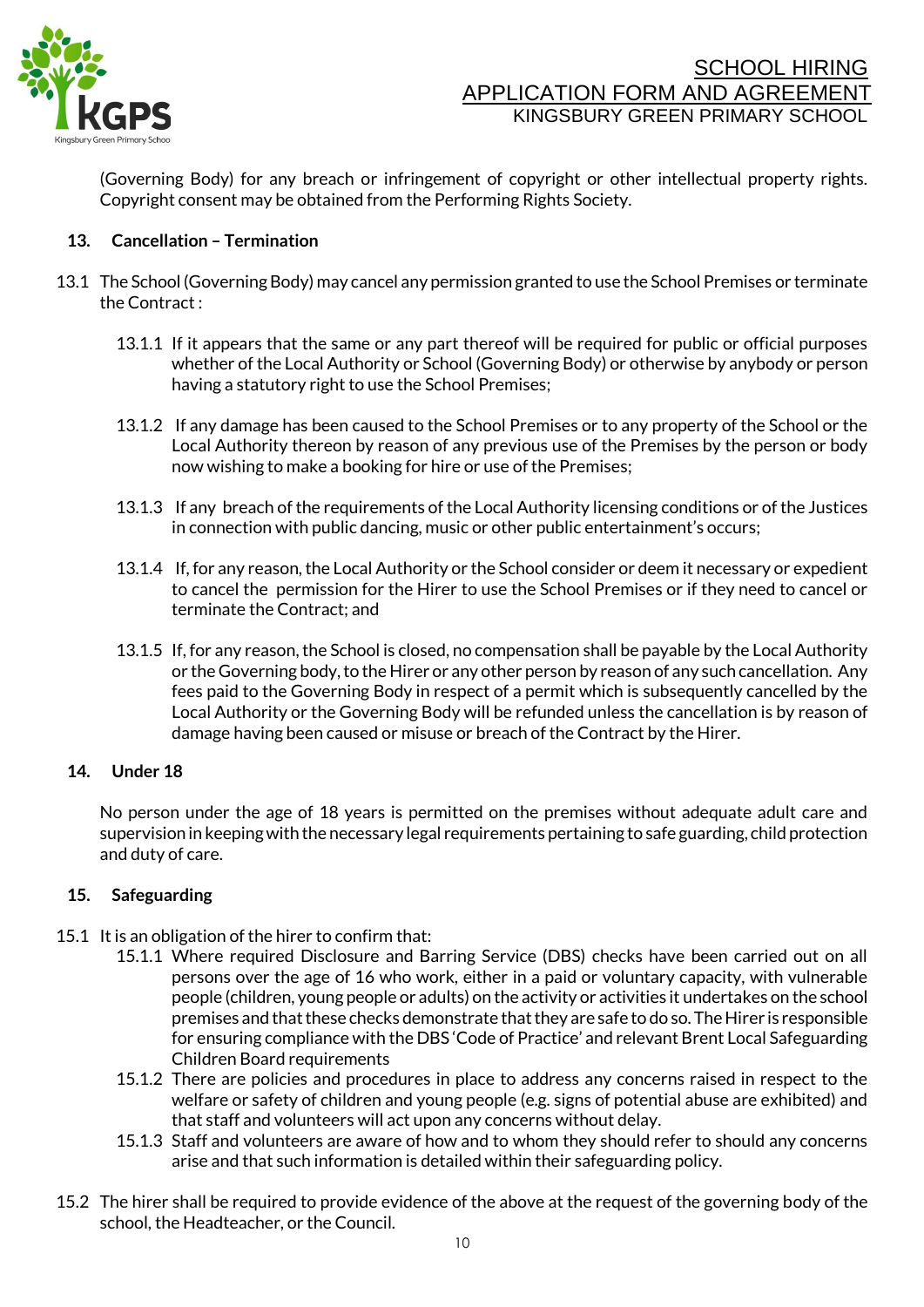

15.3 The hirer is responsible for supervising any children participating in the activity or activities it undertakes on the school premises until they are collected by a responsible adult from the school premises

#### **16. Liability**

- 16.1 The School, the Board of Governors and Local Authority shall not be liable for any loss or damage caused to the Hirer or to any other person as a result of:
	- 16.1.1 Any failure or defect or want of repair in any of the fixtures, fittings, furniture, equipment or appliances belonging to the School or Local Authority at the School Premises;
	- 16.1.2 Any failure or interruption in the supply of water, gas or electricity to the accommodation; or any defect or want or repair in the School Premises or in the means of access to the premises; or
	- 16.1.3 Any theft or malicious or accidental damage to or loss of any property of any person taken or left at the School Premises.

#### **17. Health and safety**

- 17.1 The Hirer will adhere to all Health and Safety requirements as required by the School.
- 17.2 The Hirer is responsible for ensuring that all people using the school premises during the hire period are aware of exits, emergency exits and that the Hirer's staffs know the location of fire-fighting equipment.
- 17.3 The Hirer is also responsible for providing a first aid kit and ensuring a qualified first aider is available at the location of the Hired Area site.
- 17.4 No exits or corridors may be blocked or fire-fighting equipment removed.

#### **18. Smoking**

- 18.1 The school's No Smoking Policy must be adhered to at all times.
- 18.2 Smoking is not permitted anywhere inside or around the surrounding parameters of the School building or School Premises.

#### **19. Advertising**

- 19.1 No advertisements, emblems or slogans shall be displayed outside the school Premises without the prior written permission of the School Head or other authorised School Officer.
- 19.2 The Hirer shall remove from inside the premises any advertisement, emblem or slogan if, in the opinion of the Head or other authorised School Officer it is, is unlawful, unseemly, likely to lead to a disturbance or expose the premises to undue risk of fire.

#### **20. Fixtures and Fittings**

20.1 No furniture or apparatus is to be used without prior permission. Any movement of furniture required must be undertaken by the Hirer under the direction of the authorised School Officer.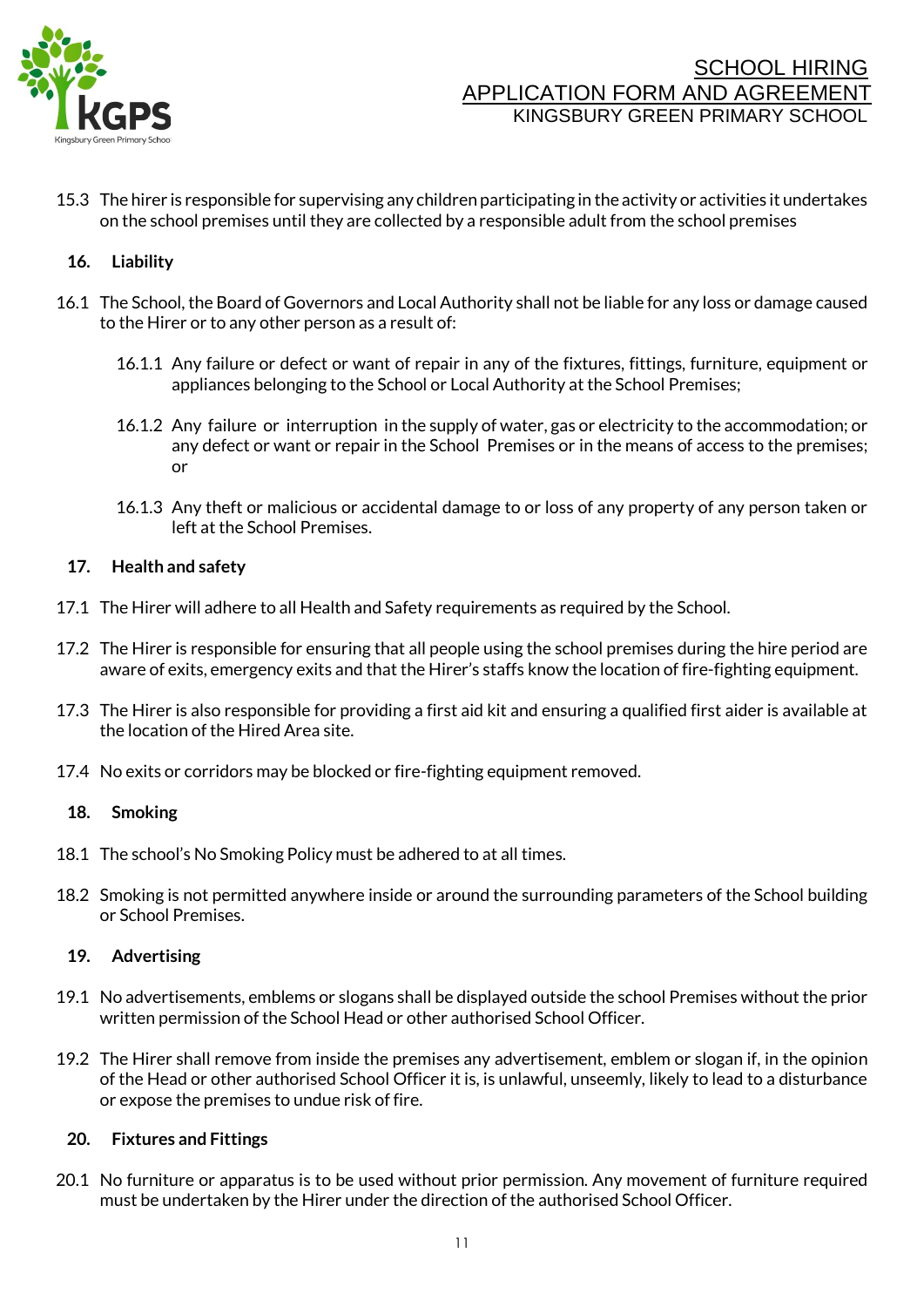

- 20.2 No fixtures or fittings or other objects shall be driven into the fabric or furnishings, or affixed to them, without the prior written agreement of the Governing Body.
- 20.3 The movement of school furniture and equipment from room to room is not permitted, unless previously agreed. The use of all equipment and apparatus at the Hired Area is subject to the prior written agreement of the School acting via its authorised school Officer(s).

#### **21. Hirer's apparatus / equipment**

- 21.1 The Hirer shall obtain the prior written consent of the School (acting via the authorised School Officer) to the bringing onto the School Premises of any apparatus or equipment.
- 21.2 The Hirer shall ensure that such apparatus or equipment is removed by the end of the Hire Period (or otherwise within such time as the School Officer may allow as agreed in writing). Any property not so removed may be removed, stored or disposed of by the School (within its discretion) after the end of the Hire Period.
- 21.3 The cost of such removal, disposal together with any storage Or other costs incurred in having to deal with items not removed at the end of the Hire Period, is chargeable to the Hirer and the Hirer agrees to pay these.

#### **22. Numbers**

- 22.1 The Hirer shall not allow into the Hired Area or on the School Premises more than the agreed number of Users stated in the Contract or in the Booking Form.
- 22.2 There is no access whatsoever into the main school kitchen at the School Premises. There is access to the kitchenette as agreed with or notified by the School Officer.
- 22.3 The authorised Hirer is responsible for all Users/persons attending the agreed Event and in particular for those Users leaving the Hired Area and the School Premises in a quiet and orderly fashion by the end of the agreed Hire Period.

#### **23. Cancellation and Termination**

- 23.1 The Hirer must give at least ten (10) calendar days' notice of a cancellation or termination of the Hire.
- 23.2 If the School acting via the School Officer considers that any one of these conditions or any part of the Contract requirements with which the Hirer is expected to comply, has been contravened, breached or has not been complied with by the Hirer, the School reserves the right to terminate the hiring forthwith by written notice to the Hirer, where this is practicable, or shall inform the Hirer verbally and confirm in writing as soon as practicable. For avoidance of doubt the Hirer shall comply with the verbal instructions of the School Officer in relation to action(s) necessary to remedy the breach, contravention or noncompliance.
- 23.3 In the event of termination of the Hire under clause 22.2, the School shall be under no liability to refund any payment made for the Hire or to compensate the Hirer or any other person for any loss or damage sustained as result of the termination.
- 23.4 If, during the Hire Period, any School Governor, the Head teacher or any other authorised School Officer who may be present is of the reasonable opinion that any of these conditions or any of the Contract requirements have not been complied with or that disorder, damage to property or an illegal act has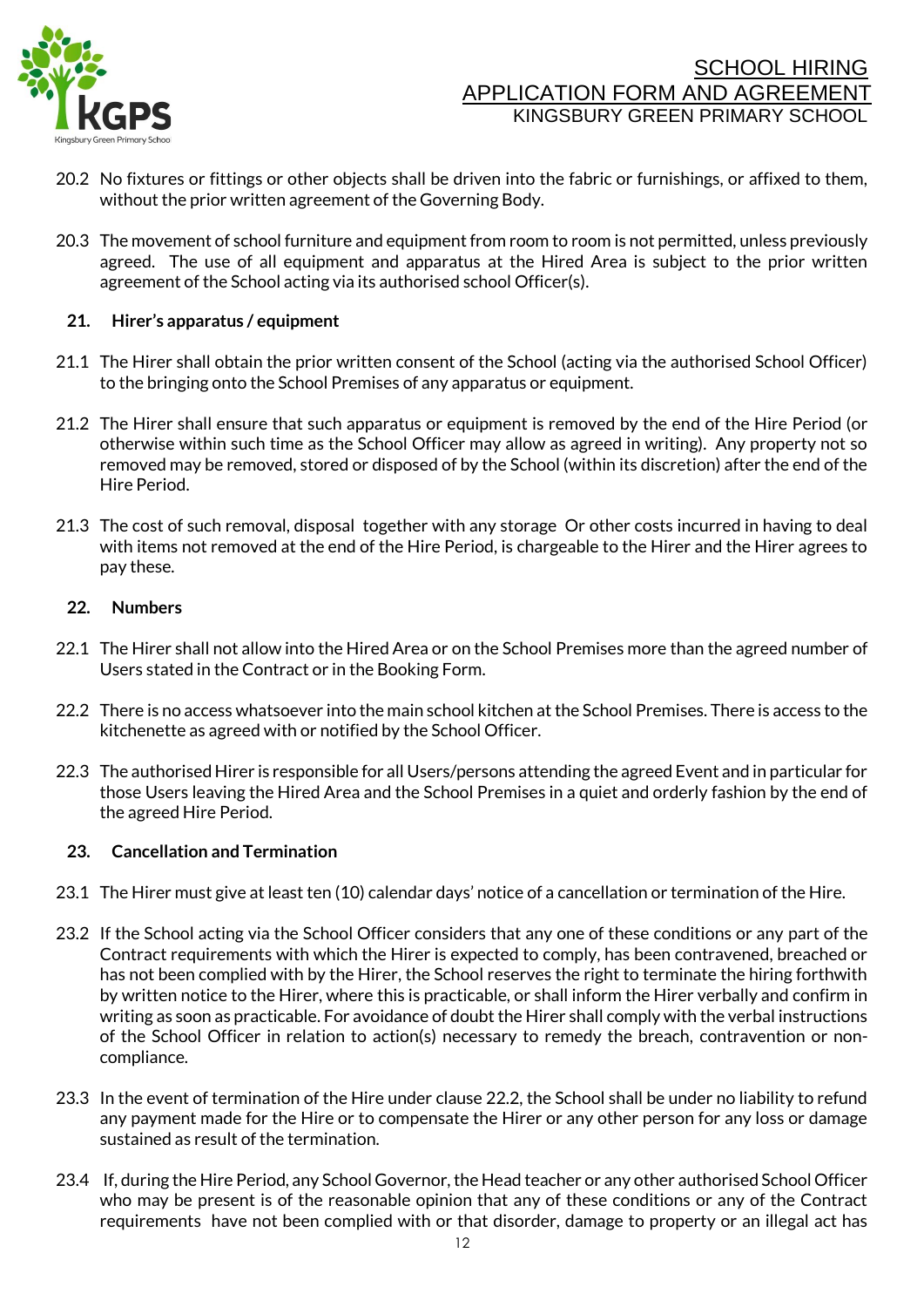

taken place or is threatened, then that person may summarily terminate the Hire by giving oral notice to the Hirer, or (in his/her absence) to any other person or persons apparently in control of the proceedings at the Hired Area, whereupon the Hired Area and the School Premises shall be vacated forthwith. Refusal to vacate the Premises may result in the police being called.

#### **24. Car Parking**

24.1 There are approximately 40 parking spaces on site of the School Premises.

#### **25. General Terms and Conditions**

- 25.1 The Hirer is responsible for the protection of the School Premises from damage, for the good behaviour of all Users, and for ensuring that alcoholic drinks, where permitted, are consumed in moderation when brought onto the School Premises.
- 25.2 The Hirer is responsible for ensuring that all parts of the Hired Area are left clean and tidy immediately after the Event. This includes all outside areas as well as indoor areas which are hired as part of the Agreed Hired Area. If this is not found to be the case the Hirer will be charged a compensatory sum to cover the School's costs of cleaning up or making any repairs as required in the reasonable opinion of the School Officer.
- 25.3 No litter of any kind is to be left or thrown on the School Premises.
- 25.4 The Hirer will adhere to the School's policies and procedures, security, letting and access rules and requirements where applicable which have been agreed and approved by the Governing Body and which are regularly updated in accordance with statutory requirements at all times.
- 25.5 All children will be supervised at all times by their parents or carers except where children are attending an organised group or care scheme. Where the latter applies, the group or care scheme will adhere to all regulations set out in the Children Act 1989, including those of registration with the relevant registering body (DBS (Disclosure and Barring Service)). Hirer is responsible for ensuring that any person(s) likely to have contact with children have been subject to enhanced Criminal Record Bureau checks and will provide proof if the School requests.
- 25.6 No child will have access to the kitchenette at any time.
- 25.7 No stiletto heels or similar objects are allowed on the soft crumb area of the playground or the halls.
- 25.8 No food or drink is allowed in any area except designated social areas, unless prior written permission has been granted.
- 25.9 For the avoidance of doubt:
	- 25.9.1 nothing contained in this Agreement or implied shall prejudice or affect the rights, powers, duties, discretions and obligations in the exercise of the Local Authority and the rights, powers, duties, discretions and obligations of the Local Authority under all public and private statutes, bye-laws, orders and regulations may be as fully and effectually exercised in relation to the School Premises as if the Local Authority were not the owner of the School Premises.
	- 25.9.2 the Hirer shall not have exclusive possession of the School Premises
	- **26. Administration Charges**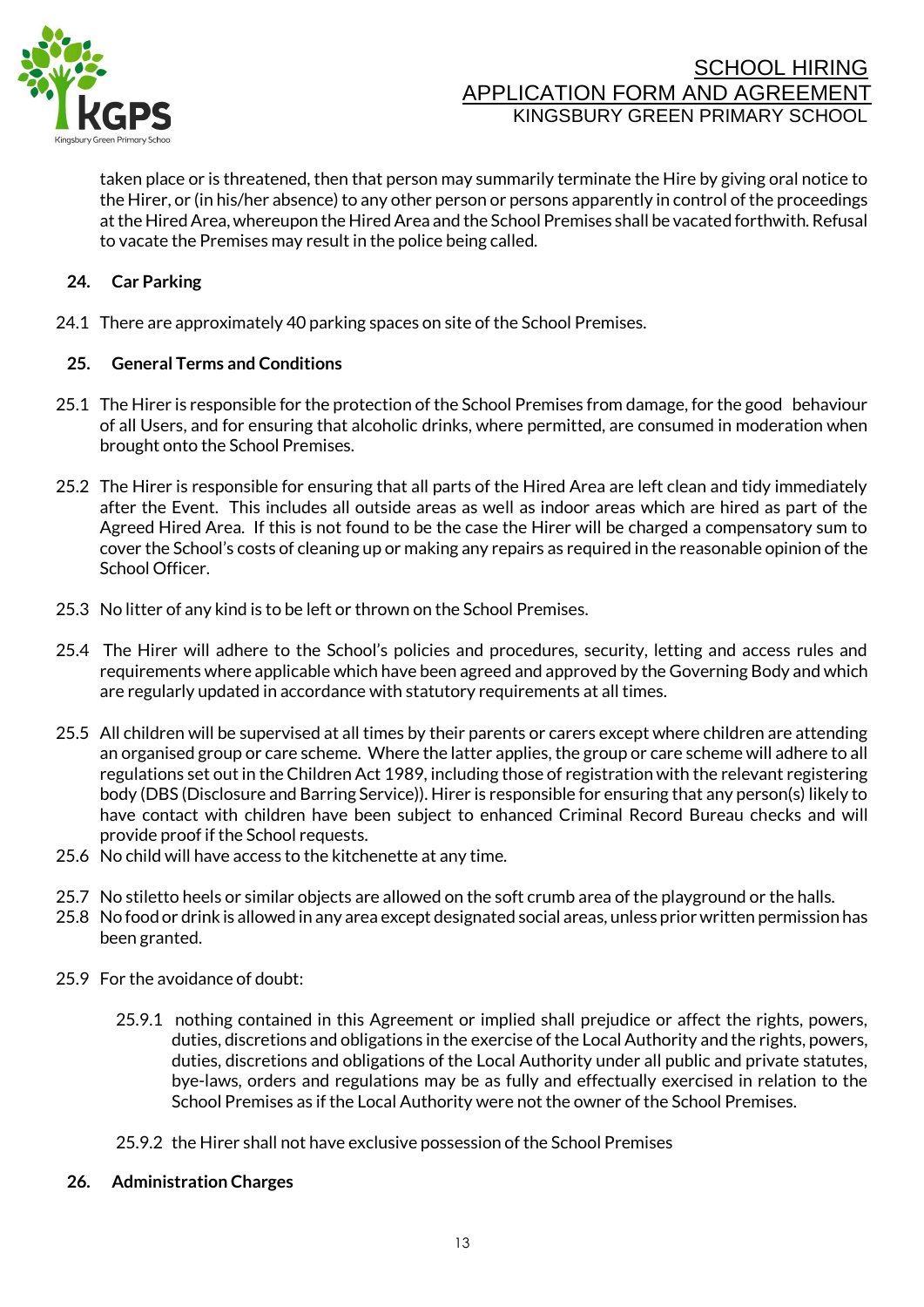

26.1 Any change or amendment to a confirmed booking or the Contract is subject to the School Officer's acceptance who will issue the School's position in writing once it has considered request. Any amendments requested by the Hirer must take place at least fifteen (15) days prior to the Hire date and will be at a cost of £25.00 per amendment. Oral requests for change(s) or amendment(s) to the booking will be considered but must be immediately confirmed in writing by the Hirer and are subject to acceptance and confirmation by the School Officer as with all amendments.

#### **27. Complaints**

27.1 Any complaints in relation to the Hire of the Venue by the Hirer must be made in writing to the School Officer within five (5) Working Days of the matter complained of. If the matter is not resolved, the complaint will be considered in accordance with the School's Complaints Procedure.

#### **28. Amendments to School's Terms and Conditions of Hire**

- 28.1 These terms and conditions may be revised, amended or changed by the School from time to time without prior notification. However in the case of which affect Contracts which have already been made and signed by the School section 28.2 below shall apply.
- 28.2 In a case where the School wants to amend the Booking Conditions applicable in a Contract, the School will provide the Hirer with twenty-eight (28) days' notice of the change. The Hirer may object to the new change(s) by serving written notice on the School within 10 days of the School's notice of the change(s), otherwise the change(s) shall be deemed accepted by the Hirer. Where the Hirer has served a notice of objection, the School and the Hirer shall endeavour to agree on the change(s) in the context of the particular Contract.

#### **29. Validity**

29.1 If any provision of this Agreement is held invalid or unenforceable by a court of competent jurisdiction, the remaining provisions of this Agreement shall remain in force and effect, and such invalid or unenforceable provisions or portion thereof shall be deemed omitted.

#### **30. Third party rights**

30.1 No term of this agreement shall be enforceable under the Contracts (Rights of Third Parties) Act 1999 by a person who is not a party to this agreement, but this does not affect any right or remedy of a third party which exists or is available apart from under that Act.

#### **31. Interpretation and governing law**

- 31.1 This Agreement shall be governed by and interpreted in accordance with the laws of England and the English courts shall have exclusive jurisdiction with respect to any dispute arising under this Agreement.
- 31.2 Failure by either Party at any time to enforce the terms of this Agreement or to require performance by the other Party of any of the terms of the Agreement shall not be construed as a waiver of or as creating an estoppel in connection with any such term and shall not affect the validity of the Agreement or any part of it or the right to enforce any term of the Agreement.
- 31.3 The section headings contained in this Agreement are for reference purposes only and shall not in any way affect the meaning or interpretation of this Agreement.
- 31.4 Wherever the context so requires, the masculine gender includes the feminine or neuter, and the singular number includes the plural and conversely.